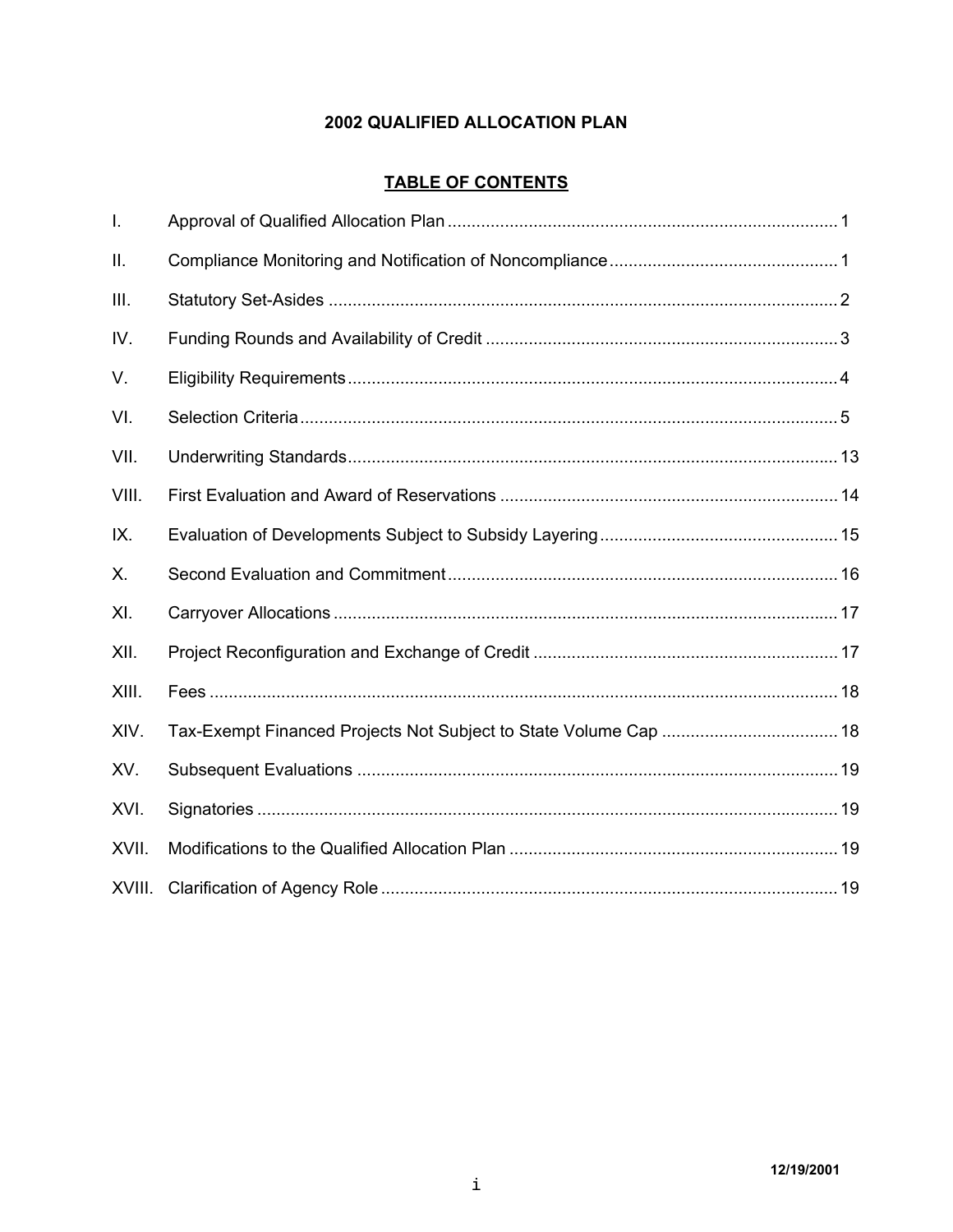#### 2002 QUALIFIED ALLOCATION PLAN STATE of MICHIGAN LOW INCOME HOUSING TAX CREDIT PROGRAM

#### **I. Approval of Qualified Allocation Plan**

Pursuant to Section 42(m)(1)(A) of the Internal Revenue Code of 1986, as amended, and Section 22b(4) of Public Act 346 of 1966, of the State of Michigan, as amended, the Qualified Allocation Plan shall be prepared by the Authority, submitted to the legislature, and approved by the Governor after notice to the public and public hearing. Notice of the public hearing shall be published in four newspapers of general circulation throughout the state at least fourteen days prior to the public hearing. Comments received shall be taken into consideration and a written summary of such comments shall be provided to the Governor together with the request for approval of the Plan. Low income housing tax credit dollars shall be allocated in accordance with this Plan, and any amendments thereto.

# **II. Compliance Monitoring and Notification of Noncompliance**

Owners receiving a tax credit allocation shall be required to follow the requirements outlined in the Authority's Requirements and Procedures for Monitoring Compliance.

# A. Owner Responsibilities

Owners must keep records on file for six years after the due date (with extensions) for filing the federal income tax return for that year. The records for the first year of the credit period must be kept for six years after the due date (with extensions) for filing the federal income tax return for the last year of the compliance period. These records must include: the total number of residential rental units in the building (including the number of bedrooms and the size in square feet of each unit); the percentage of residential rental units in the buildings that are low-income units; the rent charged on each residential rental unit in the building; the number of occupants in each low-income unit if rent is determined by the number of occupants in each unit; the low-income unit vacancies in the building and information that shows when and to whom the next available units were rented; income certifications of each low-income tenant and the documentation to support the certification; the eligible basis and qualified basis of the building at the end of the first year of the credit period; and the character and use of the nonresidential portion of any building included in the project's eligible basis.

Owners must keep, for inspection by the Authority, the original local health, safety or building code violation reports or notices that are issued by the state or local government unit. These reports may be destroyed following an inspection by the Authority and notification to the owner that the violations have been corrected. Code violation reports must be retained for uncorrected violations.

Owners must submit to the Authority on an annual basis the following: an Owner Certification Form certifying that for the preceding twelve month period the project met certain conditions outlined in Section 42; a Tenant Income and Rent Report stating the number of qualifying units; information on each low-income tenant, the number of bedrooms in each unit, the rent charged for each unit, and any other information as set forth on the form.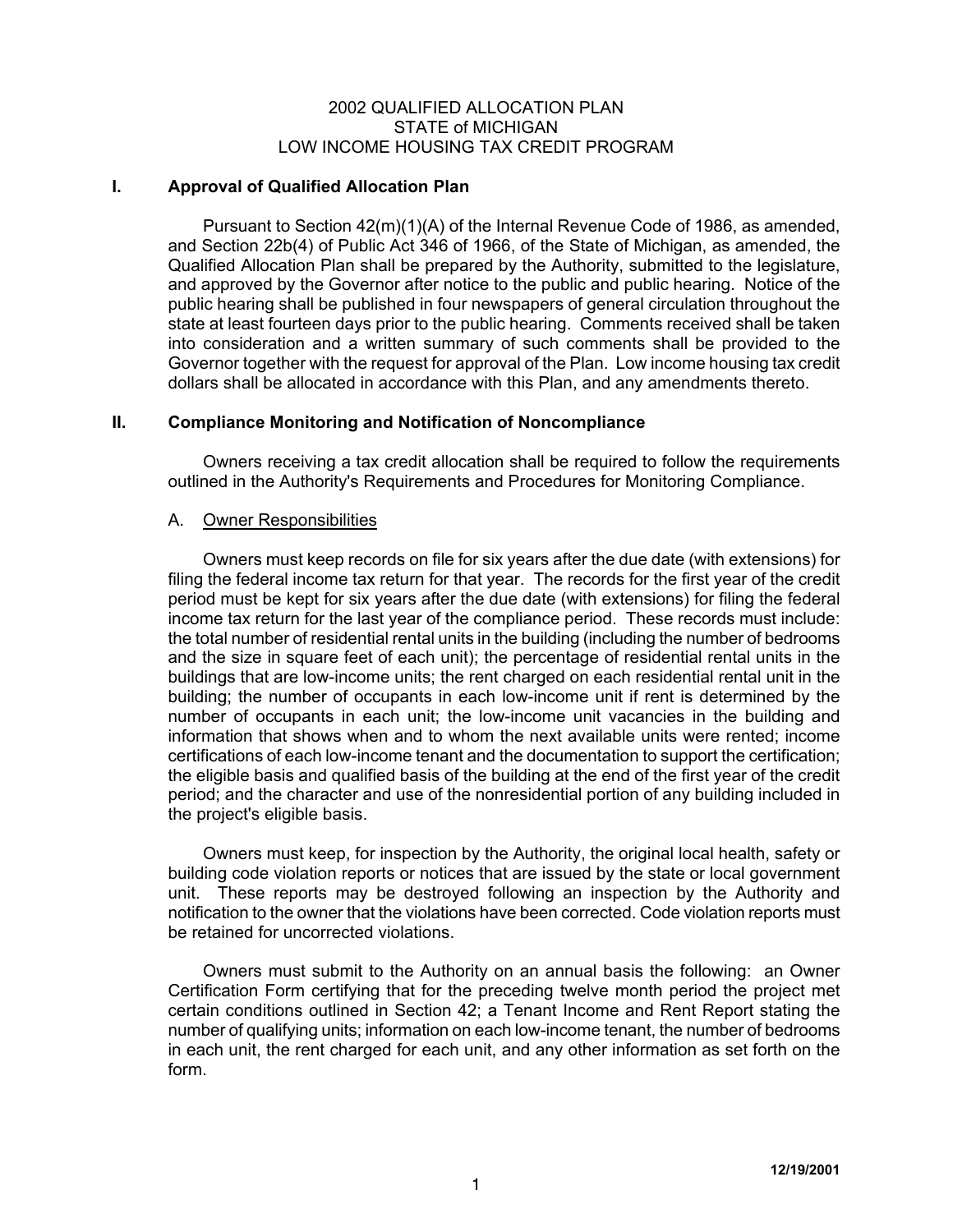#### B. Authority Responsibilities

Each year the Authority will review the Owner Certification Forms and Tenant Income and Rent Reports for compliance with program requirements.

The Authority, or its authorized agent, will physically inspect 20% of the low-income units in a project and will inspect the low-income certification, the documentation the owner has received to support that certification, and the rent record for 20% of the low-income units no later than the end of the second calendar year following the year the last building in the project is placed in service.

The Authority, or its authorized agent, will conduct a physical inspection of all buildings and 20% of the low-income units in a project, and will inspect the low-income certification, the documentation the owner has received to support that certification, and the rent record for 20% of the low-income units at least once every 3 years.

The Authority retains the right to perform an on-site inspection of any low-income building at any time during the compliance period for low-income housing tax credit.

The Authority shall retain records of noncompliance or failure to certify for six years after its filing of a Form 8823. The Authority shall retain all certifications and records for not less than three years from the end of the calendar year in which they are received.

#### C. Notification of Noncompliance

Should any of the submissions required herein, including the Owner Certification, the Tenant Income and Rent Report, and/or income certifications, supporting documentation, and rent records, not be submitted in a timely fashion, or should there be omissions, the Authority shall, within 45 working days, notify the owner in writing, requesting such information. The owner will have 20 working days in which to provide the information, after which the Authority shall notify the Internal Revenue Service of the owner's failure to provide the required information.

Should the Authority discover, as a result of an inspection or review, or in any other manner, that the project is not in compliance with Section 42, or that credit has been claimed or will be claimed for units which are ineligible, the Authority shall notify the owner within 45 working days. The owner will have 20 working days in which to commence appropriate action to cure such noncompliance. The owner shall have a maximum of 90 days from the date of notice to the owner to cure the noncompliance. The Authority shall notify the Internal Revenue Service, utilizing Form 8823, no later than 45 days after the end of the correction period, and no earlier than the end of the correction period, of the nature of the noncompliance and will indicate to the Service whether or not the owner has made appropriate corrections. In extraordinary circumstances, and only if the Authority determines that there is good cause, an extension of up to six months to complete a cure for noncompliance may be granted.

# **III. Statutory Set-Asides**

The legislature of the State of Michigan has statutorily created certain "set-asides" (see Section 22b(5) of P.A. 346 of 1966, as amended), based on housing needs within the state. The following set-aside percentages of the state's total credit ceiling for a calendar year have been established: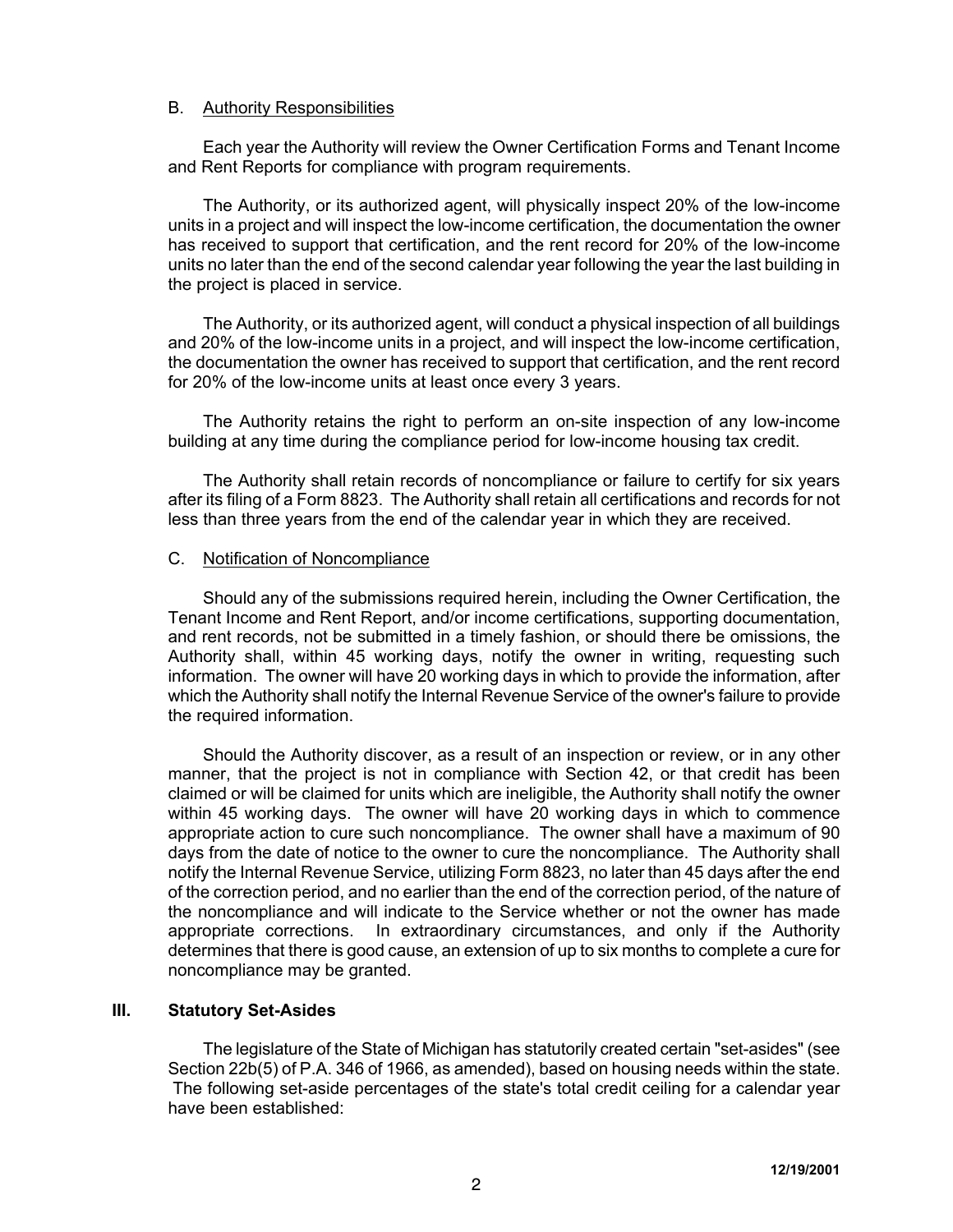# **Qualified nonprofit organization pursuant to**

**Section 42 of the Internal Revenue Code- - - - - - - - - - - - - - - - - - - - not less than 10% Rural Housing Projects** (Defined as proposed or existing housing projects that fall into one or more of the following categories: 1) located in an area other than a metropolitan county; 2) funded by a federal program for the development of rural housing; and 3) financed by a loan guaranteed by Rural Housing Services or a successor agency. RHS 515 projects will be awarded credit before projects with RHS 538 loan guarantees. Rural housing projects of 50 units or more must compete in other set-asides.) **- - - - - - - - - - - - - -- - not less than 10%**

**Housing projects in eligible distressed areas- - - - - - - - - - - - - - - - - not less than 30% Housing projects for the elderly- - - - - - - - - - - - - - - - - - - - - - - - - - - - not less than 10%** (Defined as projects in which 100% of the units will be occupied by a single person who is 55 years of age or older or a household in which at least one member is 55 years of age or older and all other members are 50 years of age or older)

All set-asides will be met on a round-by-round basis. With the exception of the nonprofit set-aside, if the amount of low income housing tax credit dollars set aside in these categories has not been allocated before October 1 of the year in which that credit amount is authorized, the Authority may reapportion unallocated credit amounts thereafter. For purposes of meeting these set-asides, projects will be counted in only one category.

Applications, when received, will be placed into the appropriate set-aside categories, if applicable, for scoring in accordance with the selection criteria set forth in the Plan.

# **IV. Funding Rounds and Availability of Credit**

There will be two funding rounds with the percentage of tax credit dollars available to be reserved as follows:  $\blacksquare$ 

| Application Due Date<br>March 15 | <b>Expected Award Date</b>                                     | of Tax Credit<br>Available |  |  |
|----------------------------------|----------------------------------------------------------------|----------------------------|--|--|
| July 15                          | <b>Approximately May 1</b><br><b>Approximately September 1</b> | 45%<br>31%                 |  |  |

Applications must be received in the Authority's Lansing office no later than 5:00 p.m. on the application due date of the funding round. In the event that date falls on a Saturday, Sunday, or a public holiday, applications will be due the next work day.

To the extent that there is available tax credit after September 1, Reservations and Carryover Allocations may be awarded to projects that have been determined in a previous funding round to be eligible for credit, but for which no credit was previously available. If there are no such projects, or if sufficient credit is or becomes available, a funding round will be held no later than November 1.

Approximately \$2.5 million, or 14% of the annual credit, will be held until August 15<sup>th</sup> for projects that meet the Authority's requirements for preservation of existing low-income units. To be eligible, projects must be within two years of any permitted prepayment or equivalent loss of low income use restrictions, and must remain low income for the longer of fifteen years or the length of the mortgage – or – projects must preserve already existing low income units provided the rehabilitation will repair or replace components that are: 1) in immediate need of repair or replacement; or 2) substantially functionally obsolete, or will provide modifications or betterments consistent with new code requirements or the Authority's design requirements. Section 8, 236, 202, projects financed by rural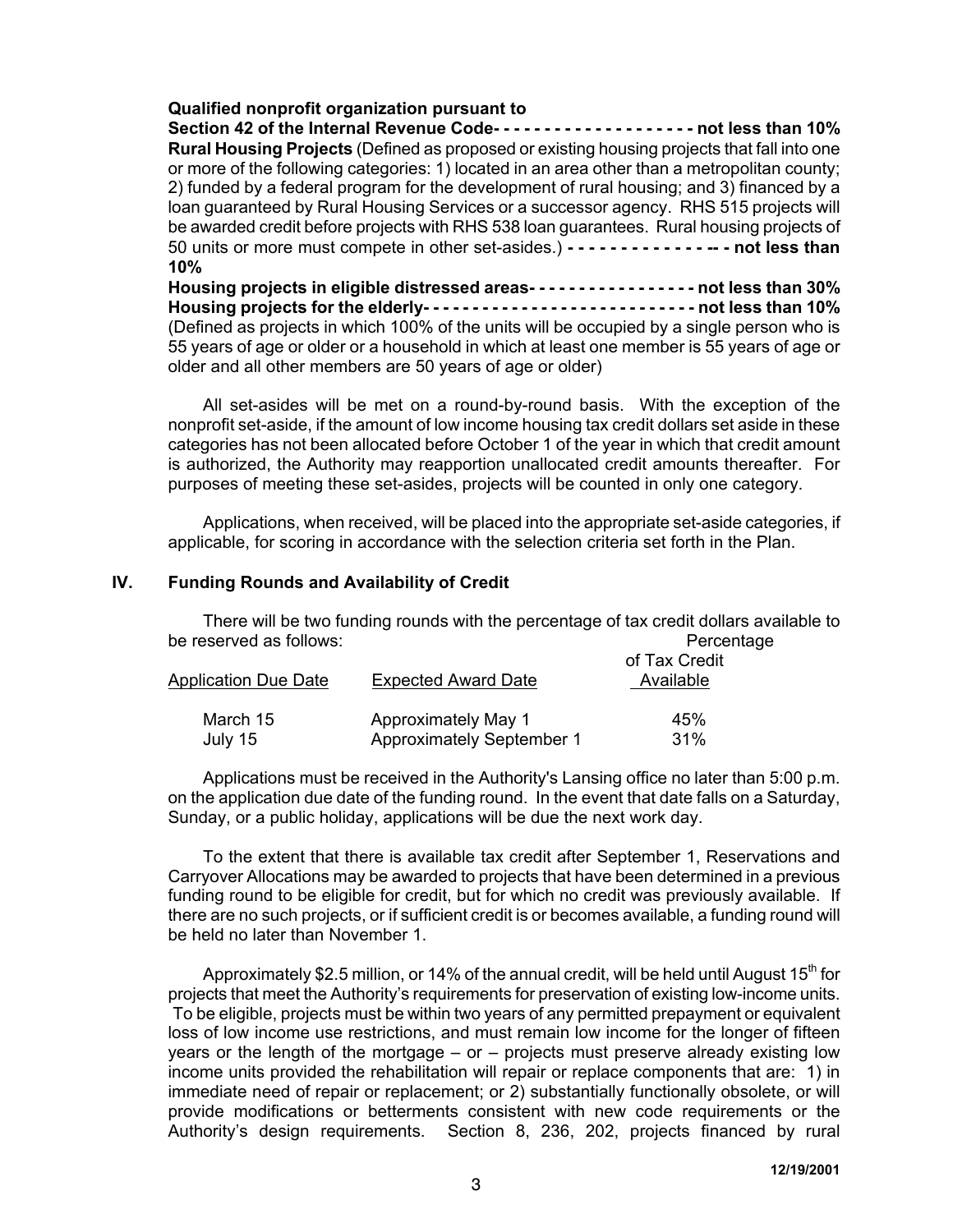development or MSHDA, HUD financed or insured, and tax credit properties are eligible for the holdback. No one developer may receive more than 25% of the holdback in a calendar year.

The remaining 10% of credit shall be available until August 15 for projects of twelve units or less that meet the requirements for allocation under this Plan or for increases in eligible basis not in excess of 5% beyond those amounts initially reserved. These projects will not be subject to funding rounds; however, credit must be requested in writing prior to August 15. Projects of more than 12 units may not be purposely divided to qualify under the hold back.

# **V. Eligibility Requirements**

When an application is received, it will be reviewed for eligibility to be scored and ranked. In order to be eligible for scoring and ranking, the application must be on a completed form prescribed by the Authority, and must include the following: mandatory exhibits as prescribed in the application, in tabs as outlined therein:

- 1) Evidence of site control and ability to keep same for the shorter of 120 days from the date of application submission or until December 31.
- 2) Evidence from the municipality of the property's current zoning designation and what, if any, steps are in process to obtain proper zoning for the proposed development; evidence from the municipality and/or utility companies regarding the availability of utilities.
- 3) Level I environmental review in accordance with ASTM standards or, if determined by the Level I or the Authority, a Level II together with remediation plan if necessary, costed in detail and accounted for in the sources and uses Statement. Projects will be rejected if the Level I does not meet ASTM standards or if the Authority determines that additional testing is necessary.
- 4) Evidence of submission of application(s) to a mortgage lender(s): in the case of a RHS project, the completed AD 622 form or a letter signed by an official of RHS stating the amount of the loan, term, and interest rate; in the case of conventional financing, documentation from the lender(s) stating that a formal application for construction and permanent financing has been submitted and is under serious consideration; and in the case of an Authority financed project, evidence that the project has passed initial determination.
- 5) A market study which indicates the housing needs of low income individuals in the area to be served by the project, that is completed in accordance with the Authority's guidelines. The market study must be prepared by an Authority approved market analyst and must be acceptable to the Authority. This may result in adjusted rents for purposes of feasibility. Projects will be rejected if the market study is deemed insufficient by the Authority.
- 6) Pro forma financial projections.
- 7) Sources and uses of funds Statement.
- 8) Title Insurance Commitment dated within six months of the date of the application submission.
- 9) Documentation of federal tax-exempt status, if applying under the non-profit set-aside.
- 10) Executed agreement between the sponsor and the non-profit if applicable and, if applying under the non-profit set-aside, or for points.
- 11) A narrative description of the project which includes the type of project; location; type of financing; tenants served, bedroom mix; local, federal or state subsidies; and any other relevant descriptive information.
- 12) For acquisition/rehabilitation projects of existing low income units financed by HUD,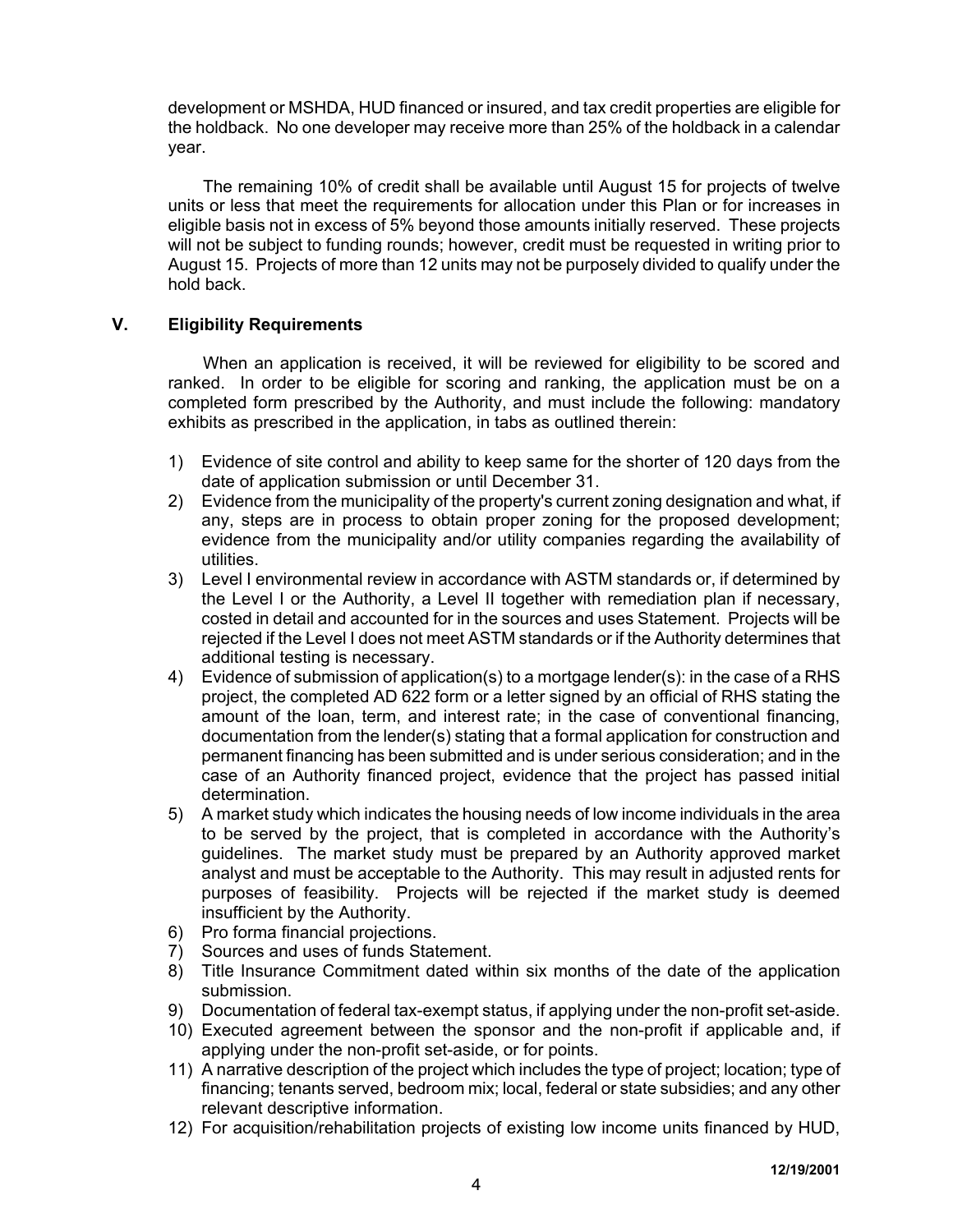RHS, or MSHDA, written evidence from the appropriate agency that the transfer application has been submitted.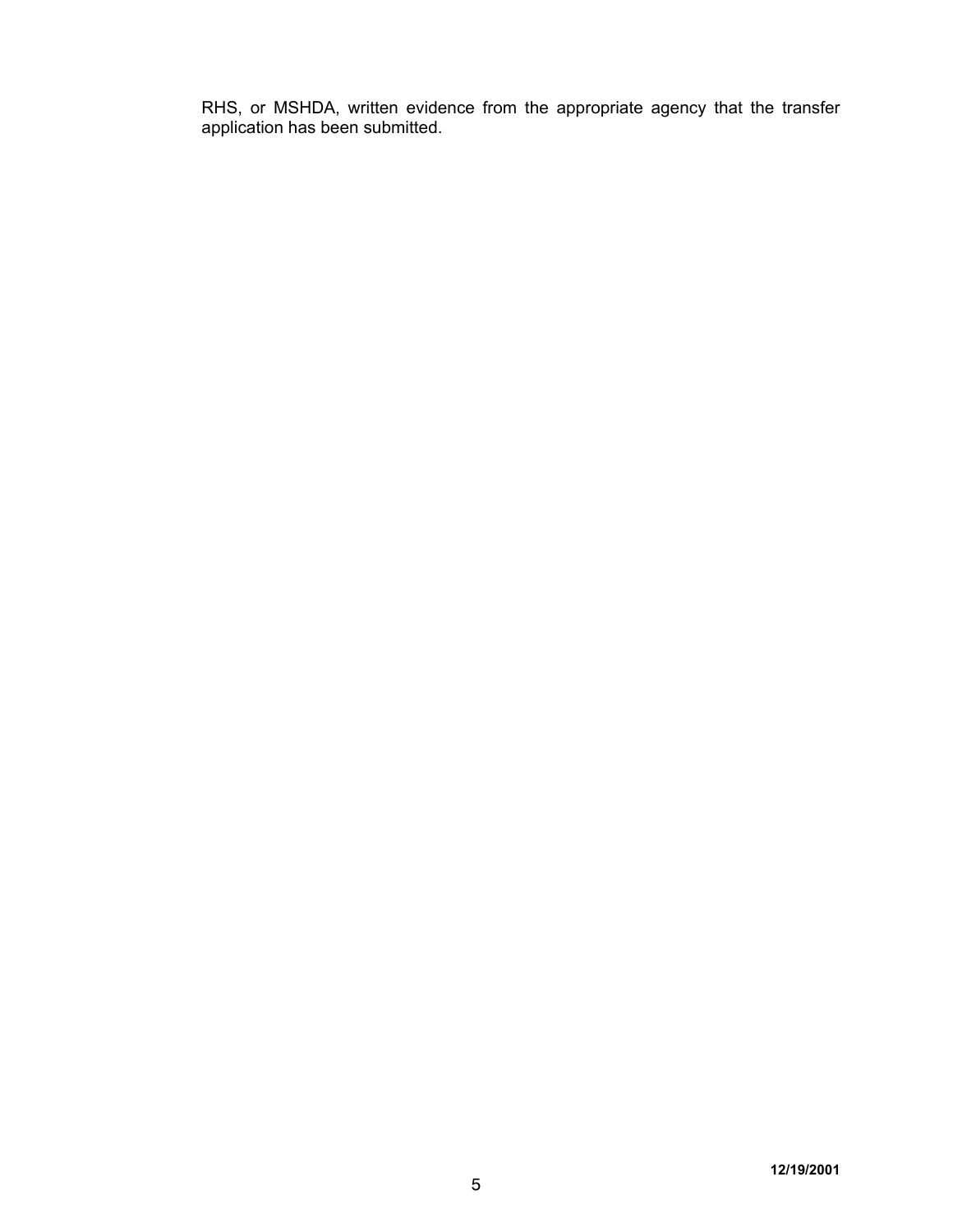Less than complete applications may be deemed ineligible and may be returned to the applicant without being ranked or scored. The Authority may request additional material if a project scoring within funding range faces possible rejection because of an oversight. Requested material must be submitted within ten days. Under no circumstances will it be used to change a project score.

All projects will be given the opportunity to submit their market study and environmental review to the appropriate MSHDA staff member prior to the funding round. Market studies and environmental reviews must be submitted at least 30 days prior to application submission if a pre-review is requested.

#### **VI. Selection Criteria**

#### A. Project Location

The legislature of the State of Michigan has statutorily created two "set-aside" categories for use of the tax credit based on a project's location. These are the 10% Rural Housing Service set-aside, and the 30% set-aside for projects located in "eligible distressed areas" as defined in P.A. 346 of 1966, as amended. The purpose of these set-asides is to assure that the low income housing tax credit will be used to create and to preserve affordable housing opportunities for both urban and non-urban citizens of the State. Additionally, the "housing needs score" (see below) takes into account project location. Consequently, no specific points are awarded hereunder for geographic area.

#### B. Housing Needs Characteristics

All applications will be scored for housing needs characteristics with a maximum of 35 points. Utilizing specific measurable and objective factors, need will be measured both on a census tract level with a maximum of 20 points, and on a county wide level, with a maximum of ten points. Projects located in central cities will receive 5 points.

#### C. Locality/Neighborhood

1. A project application which submits evidence of local support in the form of tax abatement may receive from 1 to 5 points for an elderly project and from 1 to 10 points for a family/handicapped/transitional and/or/homeless project. These points will be available only to projects that have not previously had the benefits of tax abatement (i.e. no points will be awarded under this category to acquisition and/or rehabilitation projects for which tax abatement has previously been in place.)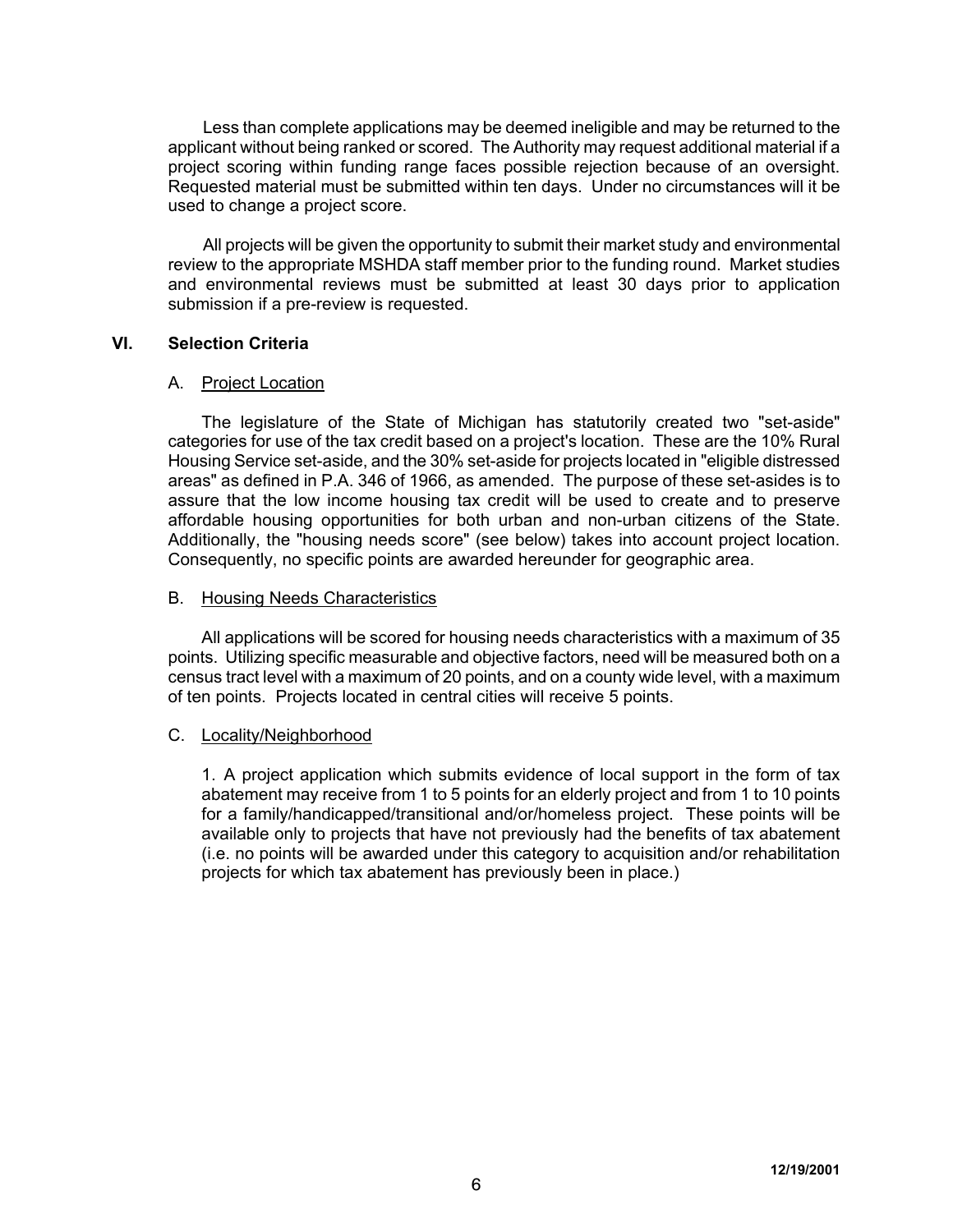The following points will be awarded under the highest applicable category, not under multiple categories.

|                                                                                                                                                                                                          | <b>Elderly Project</b> | Family/handicapped/<br>transitional/and/or<br>homeless Project |
|----------------------------------------------------------------------------------------------------------------------------------------------------------------------------------------------------------|------------------------|----------------------------------------------------------------|
| Letter of support from local municipality                                                                                                                                                                | 1 Point                | 2 Points                                                       |
| Letter from municipality stating the steps<br>that have been undertaken in PILOT<br>approval process, and the date that the<br>PILOT is expected to be approved<br>(must be for at least 15 years and on |                        |                                                                |
| approving body's agenda to receive<br>points)                                                                                                                                                            | <b>3 Points</b>        | 4 Points                                                       |

To receive any points for tax abatement, any project specific tax abatement ordinance or area-wide tax abatement ordinance with a qualifying resolution submitted with an application must meet Authority requirements and must state the length of time the PILOT will be in effect. Projects located in the City of Detroit must submit the project specific tax abatement resolution or a copy of the Detroit tax abatement ordinance, and a letter from the City of Detroit stating that the project is eligible for tax abatement.

Project specific tax abatement ordinance in place for at least

#### 15 years **5 Points 10 Points**

2. An application for a project that is to be located within the boundaries of an Empowerment Zone or Enterprise Community. **20 Points**

3. An application for a project that is to be located within the boundaries of a renaissance zone. **20 Points**

A maximum of 50% of the annual tax credit authority will be reserved for these projects in any calendar year.

4. An application for a project located in a county that currently has fewer than 100 tax credit units that have been allocated. **10 Points**

#### D. Project Characteristics

1. Use of financing or contributions from federal, state, or local sources where the credit is needed to make a project feasible or to serve very low income families (e.g., HOME, CDBG, etc.). Evidence of the financing, dated within 30 days of the application submission, must be submitted with the application. Points will be awarded only for long-term permanent financing.

Projects utilizing federal, state, or local financing for 10% - 40% of the project costs. **2 or 5 Points**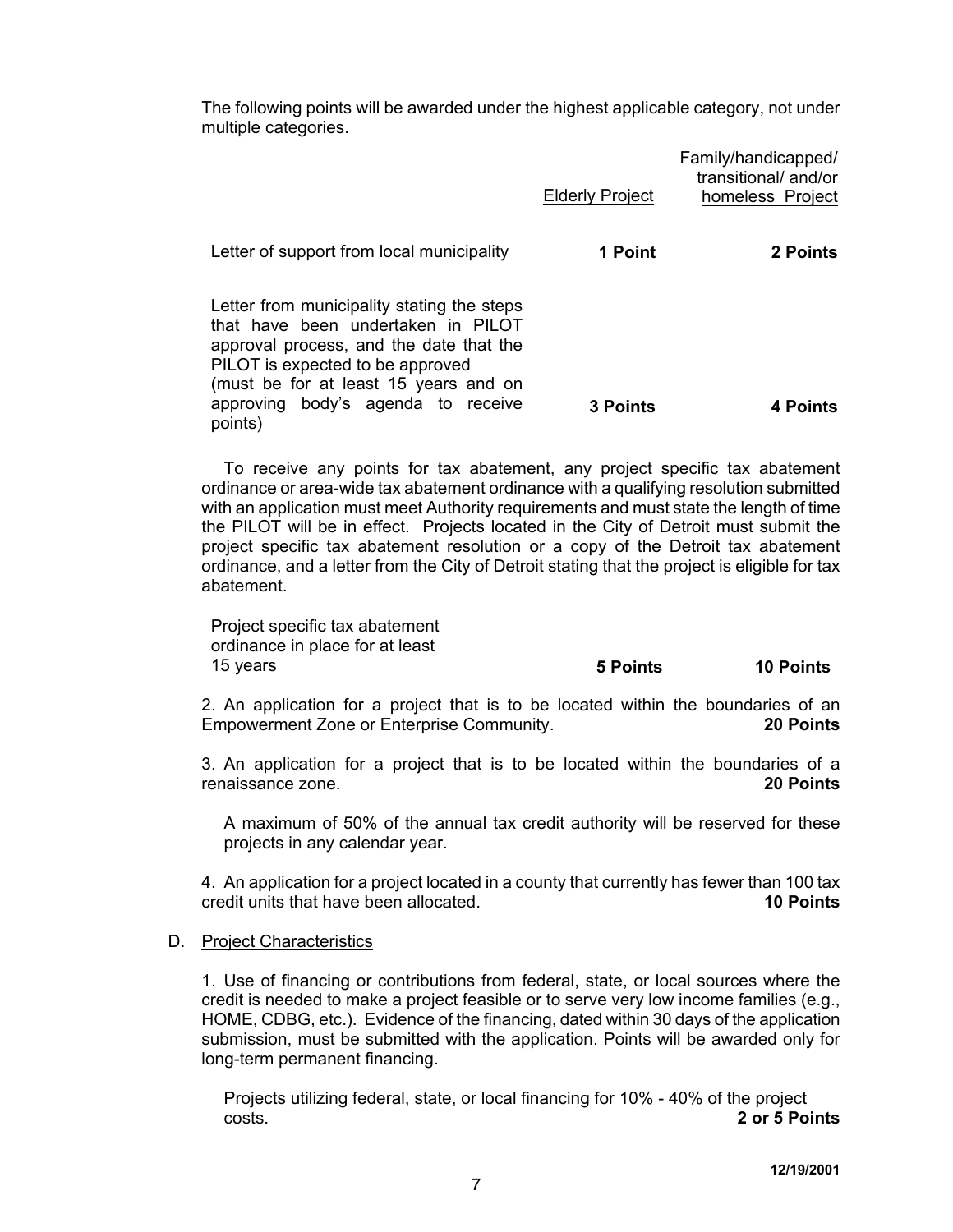Projects utilizing federal, state, or local financing for more than 40% of the project costs. **5 or 10 Points**

2. Projects that reserve at least 10% of the two and/or three bedroom units for households with children will receive 5 points. These points will not be available to projects serving the elderly. **5 Points**

3. Projects serving the elderly, that qualify for the elderly set-aside, will receive 5 points for providing community space for use by tenants. To receive points, the community room must, at a minimum, be sized at 15 square feet per residential unit. It may be used for activities such as dining, crafts, exercise, medical clinic, socializing, or any other activity or use that may benefit elderly tenants. **5 Points**

4. Projects that agree to sell the rental units to eligible tenants at the end of the initial low income use period will receive 3 points. These points will be available only for single family or townhouse units and such other criteria as the authority may prescribe.  **3 Points** 

The maximum permitted number of total units in any project is 150, except for rehabilitation projects utilizing already existing structures. Sponsors may submit only one application per phase per calendar year if the combined total number of units is more than 150.

#### E. Sponsor Characteristics

No one sponsor will be eligible to receive Reservations for more than an aggregate of 20% of the non-preservation annual per capita tax credit dollars in a calendar year.

No one sponsor will be allowed to submit more than five new applications in either funding round. Sponsors that submit more than three applications in a funding round must pay an amount equal to \$250 plus \$10 per low income unit.

1. Sponsors proposing projects utilizing existing housing that is located in an area for which a community revitalization plan is in place and who can demonstrate that the proposed development contributes to the revitalization plan. **5 Points** 

2. Previous successful participation by a general partner or member of a limited liability company in the proposed development and that has a general partner interest in a development utilizing the Low Income Housing Tax Credit Program or other programs producing low-income housing will receive the following points under the highest applicable category **not** under multiple categories.

Projects of 6 units or less placed in service for 3 years in states other than Michigan. **1 Point**

Projects of 6 units or less placed in service for 3 years in Michigan. **2 Points**

Projects over 6 units placed in service for 1 - 3 years in states other than Michigan. **3 Points**

Projects over 6 units placed in service for 1 - 3 years in Michigan **5 Points**

Projects over 6 units placed in service for 3 years in states other than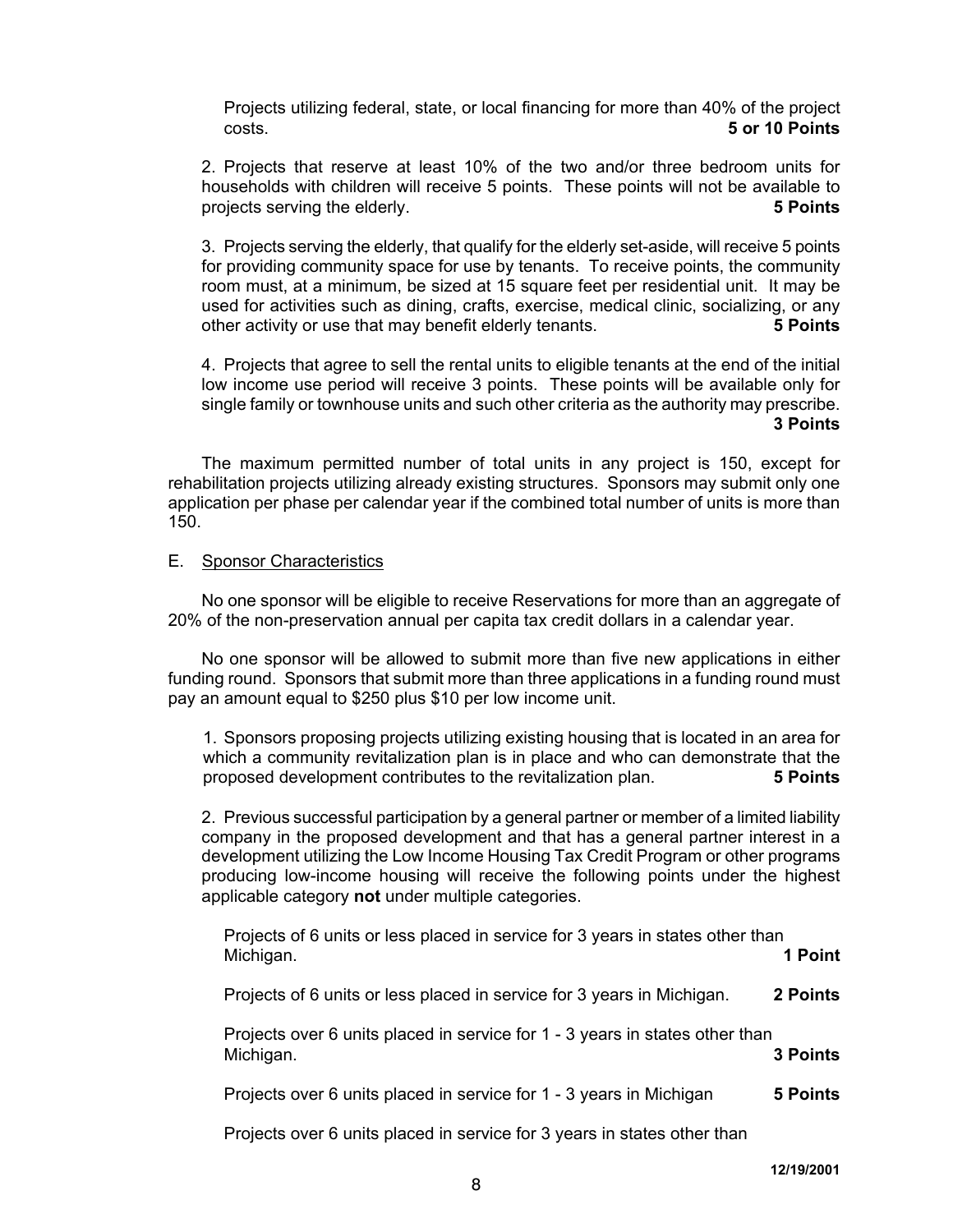| Michigan                                                        | <b>7 Points</b>  |
|-----------------------------------------------------------------|------------------|
| Projects over 6 units placed in service for 3 years in Michigan | <b>10 Points</b> |

3. Previous successful participation by management agent in managing low-income housing tax credit projects, with at least three years of experience. Points will be awarded only if the date in which management began of such project(s) is included in the application, and will be awarded under the highest applicable category, not under multiple categories.

Management of projects of 6 units or less for at least 3 years. **1 Point**

Management of projects over 6 units for at least 3 years in states other than Michigan. **3 Points**

Management of projects over 6 units for at least 3 years in Michigan. **5 Points**

4. Poor previous participation on the part of the sponsor. This includes, but is not limited to, failure to utilize a Commitment or Allocation of credit, failure to meet requirements necessary to obtain a Carryover Allocation after notification has been provided to the Authority that the requirements would be met, inability to complete a previous project within three years of first submission, foreclosure or granting of a deed in lieu of foreclosure, failure to submit Owner's Certification and monitoring information, repeated failure to submit required documentation in a timely manner, or serious and repeated violation of program requirements as determined by the Authority. **This will be in effect for a three year time period. 20 Negative Points**

Projects submitted from sponsors that currently have projects that are out of compliance will not be accepted until the non-compliance is corrected.

Each sponsor must submit a signed affidavit stating that neither it nor any affiliated company is banned or involved in litigation with any other allocating agency at the time of application, or if one of the above is true, stating the details of the banning or litigation. A sponsor that is banned from participation in the tax credit program in another state will be banned from submitting an application for the same period of time. Involvement in litigation will not automatically result in a returned application, but the Authority will review the facts and circumstances surrounding the litigation.

Misrepresentation of this or of a sponsor's or management company's previous experience with low income housing will result in a rejected application.

5. Poor previous participation on the part of the management agent. This may include, but is not limited to, failure to provide correct information on monitoring reports, failure to verify and/or calculate tenant income and rents in accordance with federal regulations, or serious and repeated violation of program requirements as determined by the Authority.

**This will be in effect for a two year time period. 10 Negative Points**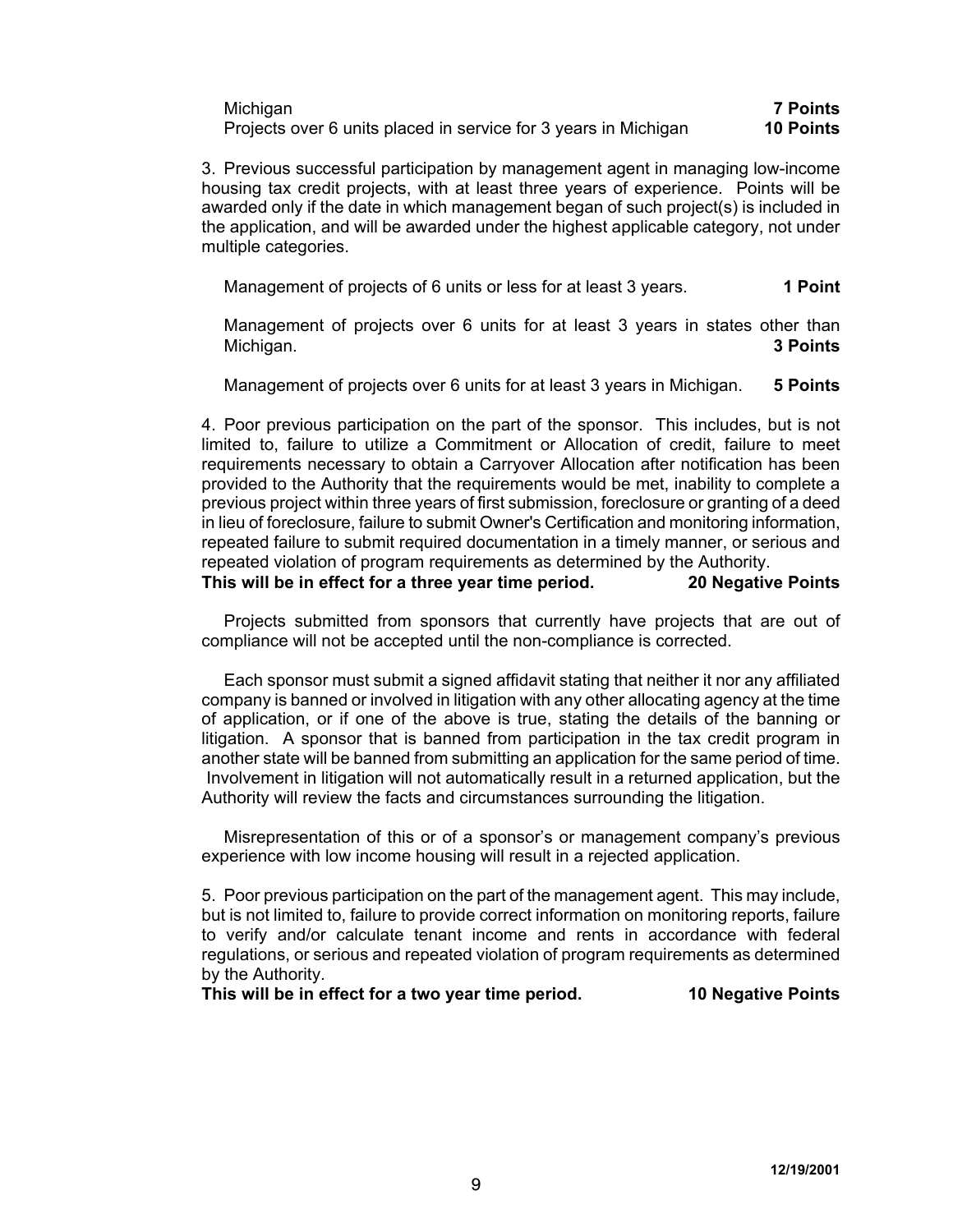6. Affirmative Fair Housing Marketing Plan

The Fair Housing Act prohibits discrimination in the sale, rental, financing, or other services related to housing on the basis of race, color, religion, sex, handicap, familial status, or national origin. Under the act, the Authority has a duty to administer programs which affirmatively advance fair housing. To assist the Authority in this duty, applications that include a formal Affirmative Fair Housing Marketing Plan may be eligible to receive points. This plan is designed to assure that persons who are members of racial or ethnic groups (who would not otherwise apply for occupancy in a housing project because of existing neighborhood racial or ethnic patterns, site locations, or other factors) are made aware of the available housing, feel welcome to apply for the housing, and have the opportunity to rent the housing.

The Affirmative Fair Housing Marketing Plan (AFHMP) shall at a minimum address the following issues:

Identification of the target population (racial or ethnic group(s)) least likely to apply to the project within the market area.

Identification of concrete and credible outreach efforts including a budget designed to carry out the AFHMP.

Identification of what positions within the management company will carry the responsibility to implement the AFHMP.

Description of the level of minority employment within the management agency and what are the company's fair housing, equal employment policies.

Description of what the management company's previous experience has been in implementing AFHMPs.

#### **1 - 5 Points**

#### F. Participation of Nonprofit Organizations

Projects involving nonprofit ownership will receive 5 points if **all** of the following criteria are met:

- 1. The nonprofit must be a  $501(c)(3)$  or  $501(c)(4)$  entity.
- 2. The nonprofit must be a local, community based organization with representation on its governing board from the local community in which the project is to be located, or representatives of the population which it serves.
- 3. The nonprofit must be organized in the State of Michigan, and must be in good standing.
- 4. The nonprofit must not be affiliated with or controlled by any for-profit organization.
- 5. No individuals or entities involved with or related to any potential for-profit participant in the development may be involved with or related to the creation or management of the nonprofit.
- 6. The nonprofit must have been engaged in the business of fostering low-income housing in its geographic area of operation, or fostering housing for the population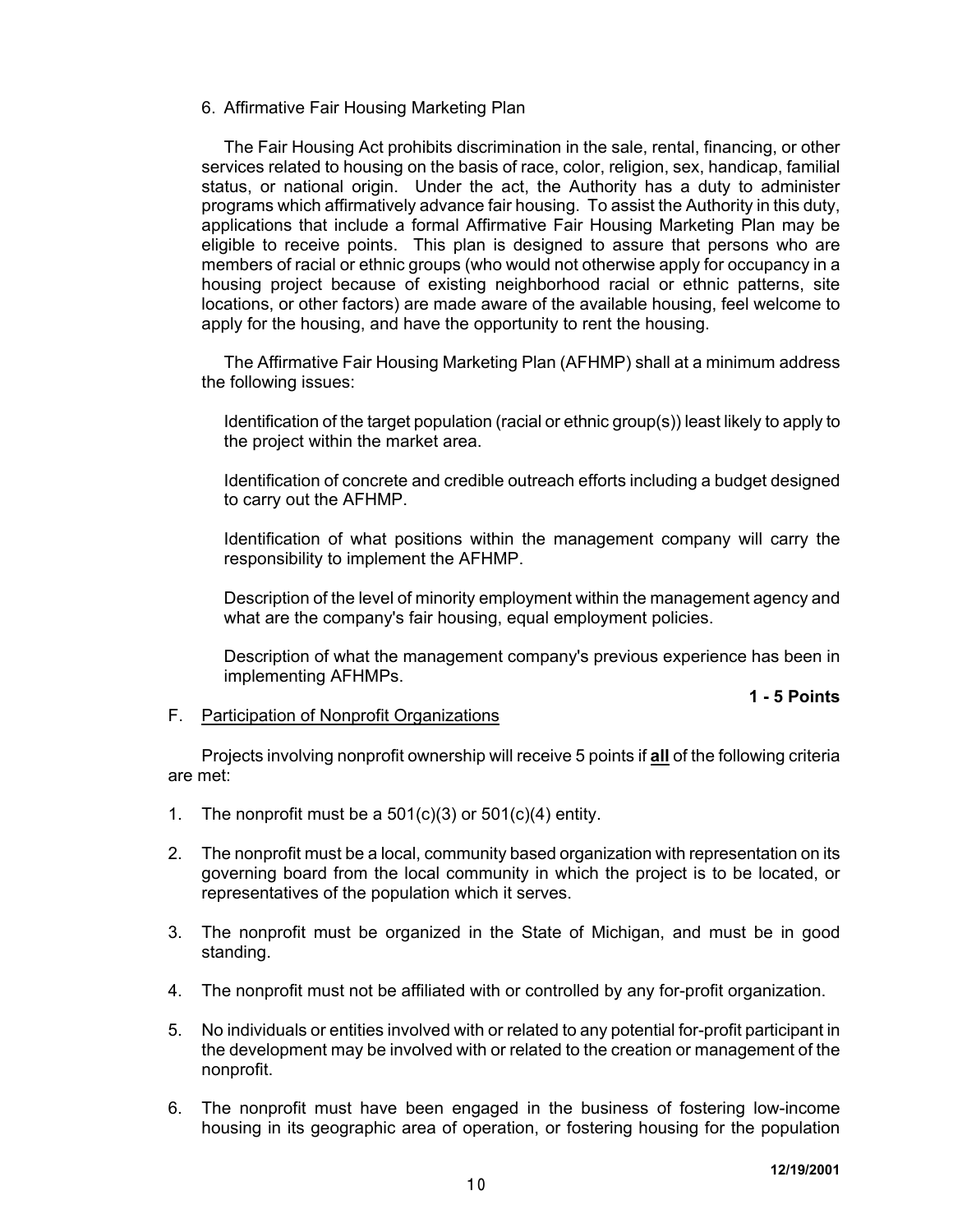which it serves, for a minimum of one year.

- 7. The nonprofit must have more than a 50% general partner interest in the proposed project, have a concomitant interest in the developer fee, and must be the managing general partner of the project.
- 8. The nonprofit must be actively involved with the local community in which the project is located.

#### G. Tenant Populations with Special Housing Needs

1. Projects specifically and entirely designed to serve persons with special needs who receive substantial support services as a result of a contract (or equivalent relationship) with a local service provider which are new construction of 30 or fewer units, or are rehabilitation projects regardless of the number of units, may receive 25 points.

2. Projects not specifically and entirely designed to serve persons with special needs, but that agree to set aside units according to the following table, for tenants with special needs receiving substantial services as a result of a contract (or equivalent relationship) with a local service provider, may receive 10 points:

| 30 or fewer total project units - |                          | 2 units |
|-----------------------------------|--------------------------|---------|
| 31-50 total project units         | $\overline{\phantom{0}}$ | 3 units |
| 51-100 total project units        | $\overline{\phantom{0}}$ | 5 units |
| over 100 total project units      | $\overline{\phantom{0}}$ | 7 units |

To receive points under this category, an applicant must submit documentation at application, including a plan outlining the services to be provided, a budget to support the plan, and such other items as are required.

#### H. Bonus Points

1. Bonus points for projects creating additional low income units may be awarded for a project's Readiness to Proceed as evidenced by submission at application stage of all of the following:

- firm commitment and certification of all federal, state, and local financing or contributions which will apply to the project and dated within 30 days of application submission;
- firm commitment for construction and permanent financing and dated within 30 days of application submission; (for RHS projects, the 1944-51 or a letter signed by an official of RHS which commits funds to the project; for conventional construction and permanent financing, letters of commitment from the lender which are accepted by the sponsor, or signed mortgage documents; for authority financing, a copy of the Mortgage Loan Feasibility Resolution);
- $\bullet$  all necessary local approvals, including zoning, (for rehabilitation projects a letter from the municipality must be submitted, stating that the zoning is compatible with the proposed use of the buildings);
- the project specific tax abatement ordinance or an area-wide tax abatement ordinance with a qualifying resolution which meet authority requirements, (for projects located in the City of Detroit, the project specific tax abatement resolution, or the Detroit tax abatement ordinance and a letter from the City of Detroit stating that the project is eligible for tax abatement; and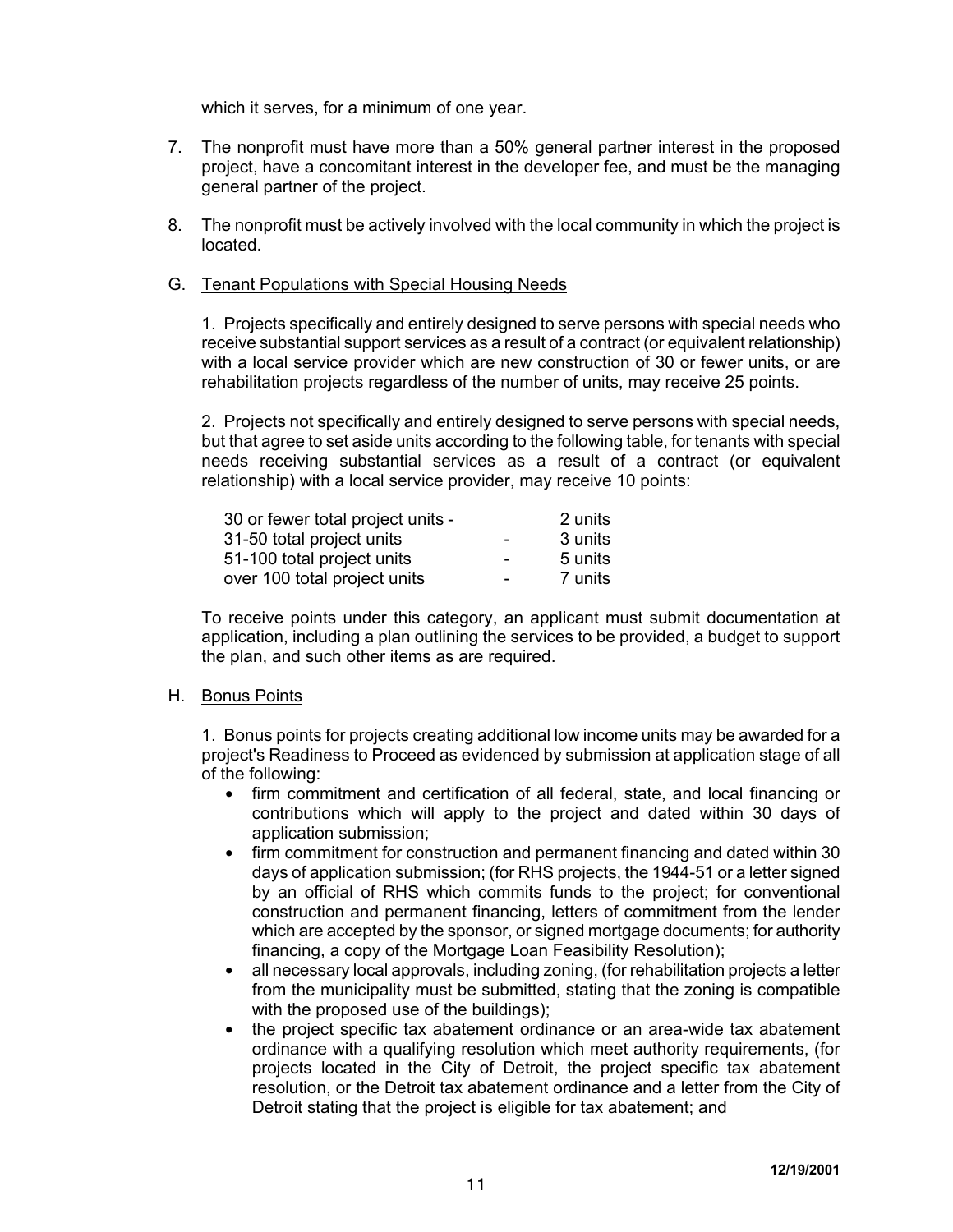- final site plan approval (for rehabilitation projects, a letter from the municipality indicating that the relevant board or commission of the municipality has reviewed the proposal, including the level of rehabilitation work to be completed, the site, and that no further plan approvals are necessary); and
- formation of ownership entity (documentation submitted to the Corporation and Land Development Bureau, where applicable).

Projects receiving points under this category will be required to proceed to closing and disbursement of the construction loan or equity syndication proceeds and, within 120 days of the issuance of the Reservation by the Authority, to provide the Authority with:

- i) a copy of the final executed partnership agreement if syndication has occurred;
- ii) a record of the disbursement of the equity or construction loan;
- iii) a copy of the recorded notice of commencement (or evidence that the notice has been received for recording);
- iv) a copy of the recorded deed to the property (or evidence that the deed has been received for recording);
- v) a copy of all building permits necessary to begin construction, or a letter from the municipality stating that the permits will be issued upon payment of fees; and for rehabilitation projects;
- vi) a copy of the appraisal; and
- vii) a copy of the capital needs assessment.

In the event no construction financing is to be involved, construction must begin within 120 days. Failure to close within this time period will result in forfeiture of the Reservation. **25 Points**

2. If a project does not have all items required for readiness points, it may receive points for the following; however, a project receiving readiness points will **not** be awarded additional points under these categories:

Projects that have obtained a firm commitment for construction financing which is dated within 30 days of application submission and is accepted by the sponsor (for Authority financing, a copy of the Mortgage Loan Feasibility Resolution) will receive the following points **5 Points**

A project application that includes evidence from the municipality that the proposed site is already properly zoned for the intended use.

These points will be available for rehabilitation projects only if a letter from the municipality is submitted with the application stating that the zoning is compatible with the proposed use of the building(s) as a tax credit project.

#### **5 Points**

A project application that includes evidence from the municipality that the proposed site has received site plan approval.

These points will be available for rehabilitation projects only upon submission at application of a letter from the municipality indicating that the relevant board or commission of the municipality has reviewed the proposal, including the level of rehabilitation work to be completed, the site, and that no further plan approvals are necessary. **5 Points**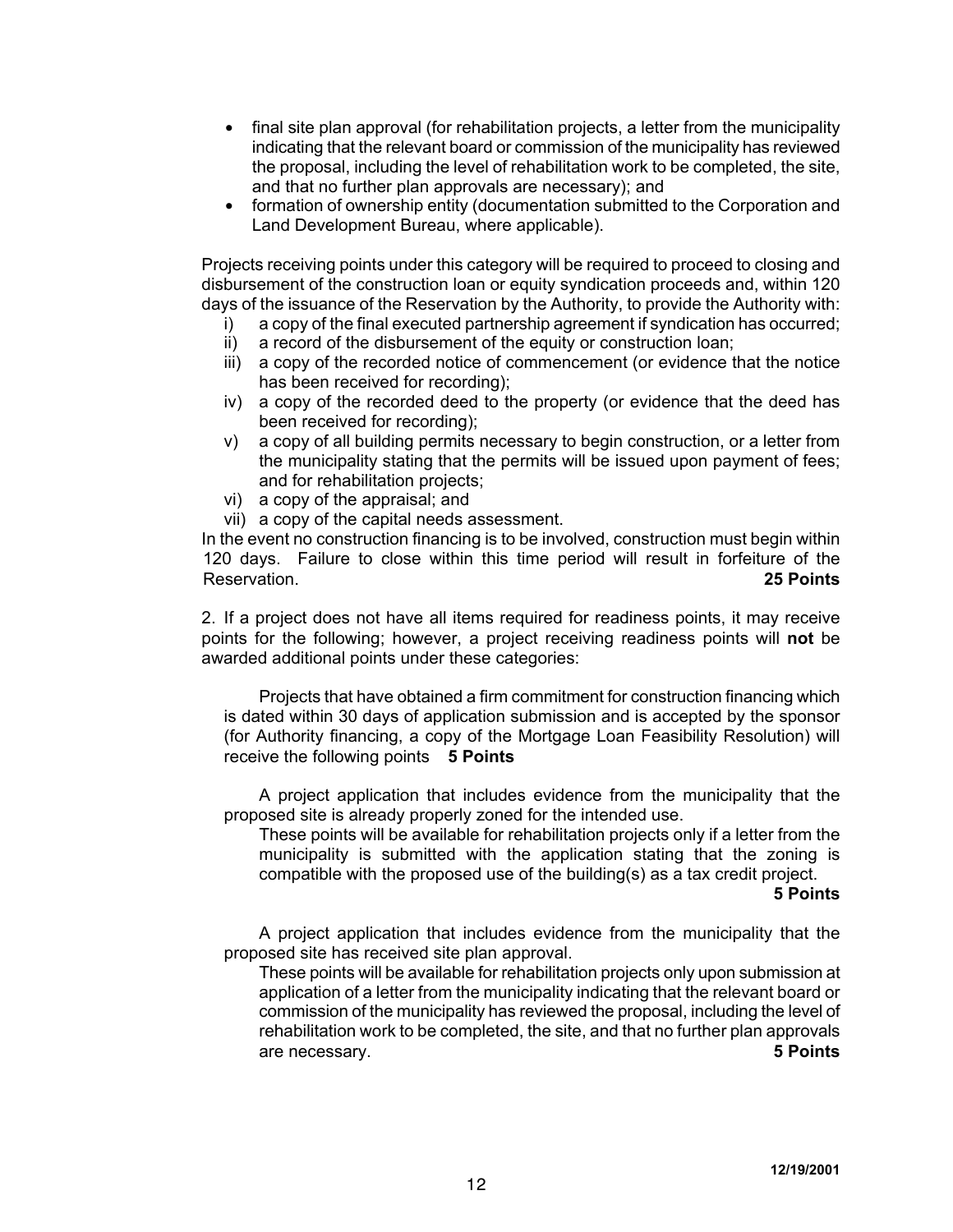# I. Preference Points

Preference will be given to projects serving the lowest income tenants and projects obligated to serve qualified tenants for the longest time periods. Once a project application has been scored according to the Selection Criteria, additional preference points will be awarded based on the statutory preferences of Section 42 of the Internal Revenue Code. The following preference points will be available, it being understood that the sponsor must demonstrate that the project will be financially feasible at the levels chosen:

1. For each year beyond the initial fifteen years that the owner agrees, through the vehicle of a recorded use restriction, to serve qualified low income tenants in at least the original minimum set aside percentage, the application will receive 1 point, up to a maximum of 30 points for 45 years, or 35 points if in perpetuity.

2. Preference points for projects will be awarded to projects according to the table below insofar as the owner also agrees to restrict rents for those tenants to 30% of the applicable imputed household income for the applicable bedroom size. **Both income and rents for these purposes will be based on statewide median income. No points will be awarded for units serving tenants at income and rent levels higher than 50% of statewide median (in no event can credit be awarded to units where income and rent levels exceed 60% of area median).** The lower rent targeting must be evenly distributed among bedroom types. A project may receive up to 50 points for this category.

|    | 50   | 45   | 40   | 35   | 30   | 25   | 20   |
|----|------|------|------|------|------|------|------|
| 50 | 25   | 27.5 | 30   | 32.5 | 35   | 37.5 | 40   |
| 45 | 22.5 | 25   | 27.5 | 30   | 32.5 | 35   | 37.5 |
| 40 | 20   | 22.5 | 25   | 27.5 | 30   | 32.5 | 35   |
| 35 | 17.5 | 20   | 22.5 | 25   | 27.5 | 30   | 32.5 |
| 30 | 15   | 17.5 | 20   | 22.5 | 25   | 27.5 | 30   |
| 25 | 12.5 | 15   | 17.5 | 20   | 22.5 | 25   | 27.5 |
| 20 | 10   | 12.5 | 15   | 17.5 | 20   | 22.5 | 25   |
| 15 | 7.5  | 10   | 12.5 | 15   | 17.5 | 20   | 22.5 |
| 10 | 5    | 7.5  | 10   | 12.5 | 15   | 17.5 | 20   |
| 5  | 2.5  | 5    | 7.5  | 10   | 12.5 | 15   | 17.5 |

#### PERCENT OF MEDIAN INCOME

PERCENT OF LOW INCOME **TENANTS TO TOTAL UNITS** 

> Points will not be adjusted upward for income and rent restrictions that fall between the percentages outlined on the table.

> 3. Projects promoting economic integration by serving market rate tenants (non tax credit units) will be awarded points as follows:

At least 20% market-rate units...... **5 Points**

The market rate units must be evenly distributed among bedroom types and buildings, except for elderly projects.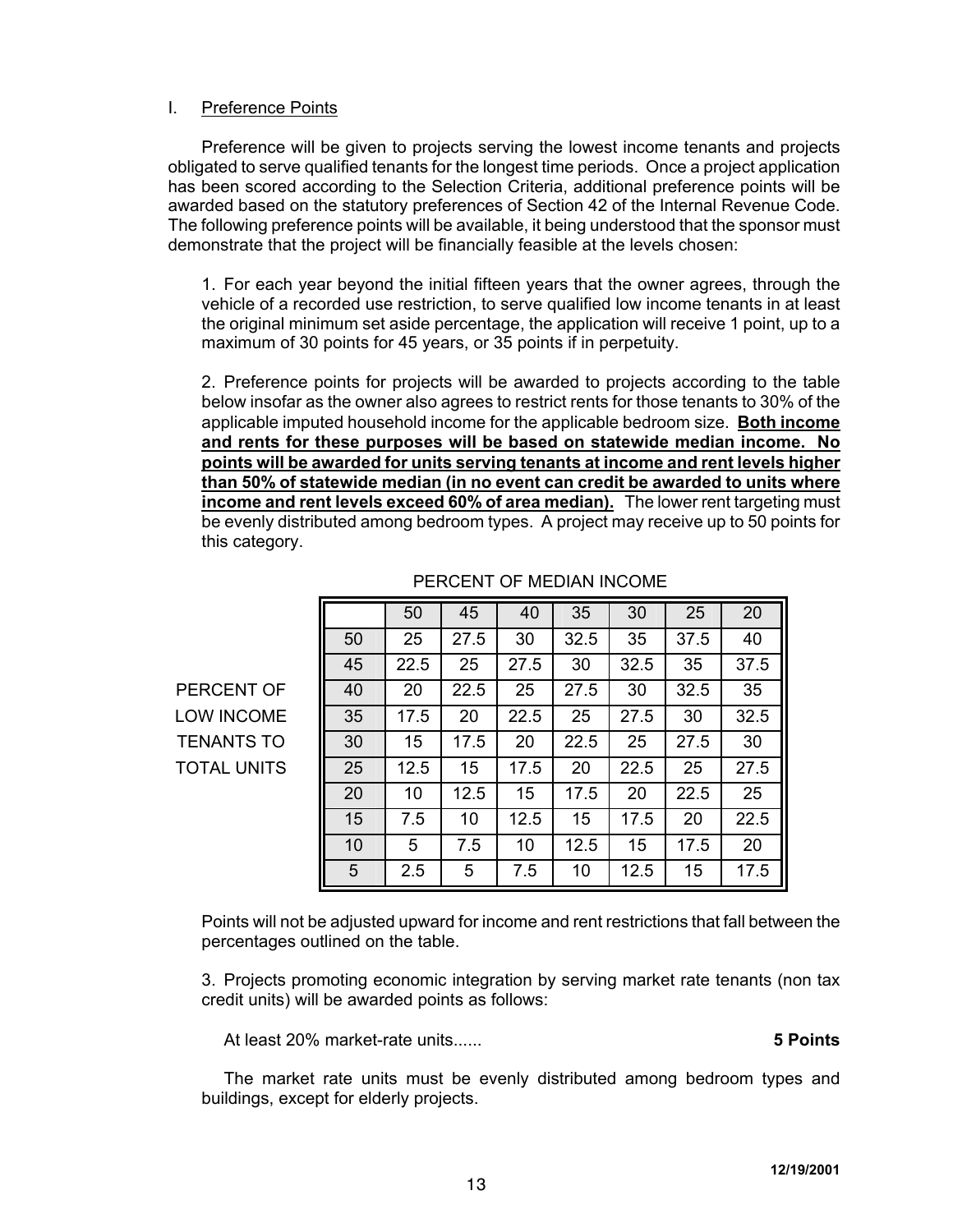4. Projects located in a qualified census tract, for which a community revitalization plan is in place and that can demonstrate that the proposed development contributes to the revitalization plan. **5 Points**

#### **VII. Underwriting Standards**

The Authority will perform an evaluation of the project costs to determine reasonableness as compared to other projects in similar areas. Generally, costs in excess of 110% of the Department of Housing and Urban Development's 221(d)(3) Mortgage Limit for the area will not be permitted to be included in basis (although such costs are not prohibited). However, in unusual and well-documented cases, costs in excess of these limits may be included in eligible basis. Unusual cases may include, but are not limited to, small size projects, projects located in qualified census tracts or in an Empowerment Zone, Enterprise Community locations, projects with deep rent targeting, projects sponsored by local nonprofit organizations, or difficult substantial rehabilitation projects. Costs includable in eligible basis shall not exceed the greater of 110% of the HUD 221(D)(3) Mortgage Limit or \$90,000 per unit. Developments processed under the Corporation for Supportive Housing/MSHDA initiative may include costs above 110% of the HUD 221(d)(3) limits and/or over \$90,000 per unit in eligible basis.

In conducting its evaluations, the Authority will apply the following reasonableness standards in regard to fees:

- 1. Consultant Fees (excluding "consultants" normally used in the development process, such as market analysts, environmental consultants, construction manager/consultant when not included in the construction contract, etc) - Must be included in and paid from the developer fee.
- 2. Developer Fees -The combined total of the developer fee, developer overhead, and any consultant fees will be limited to 15% of total development cost, not to exceed \$1,000,000. This is calculated as 15% of the total development cost minus the developer fee, developer overhead, and consultant fees.
- 3. For projects involving acquisition and rehabilitation, an amount equal to at least 5% of the acquisition cost must be allocated to acquisition for purposes of attribution to the developer fee.
- 4. A maximum of 70% of the developer fee can be used for project costs.
- 5. General Requirements 6% of construction contract, exclusive of builder profit, builder overhead, and general requirements.
- 6. Builder Overhead 2% of construction contract, exclusive of builder profit and builder overhead.
- 7. Builder Profit 6% of construction contract, exclusive of builder profit.
- 8. Projects of 50 units or less may aggregate general requirements, builder overhead, and builder profit to a maximum of 20% of the construction contract.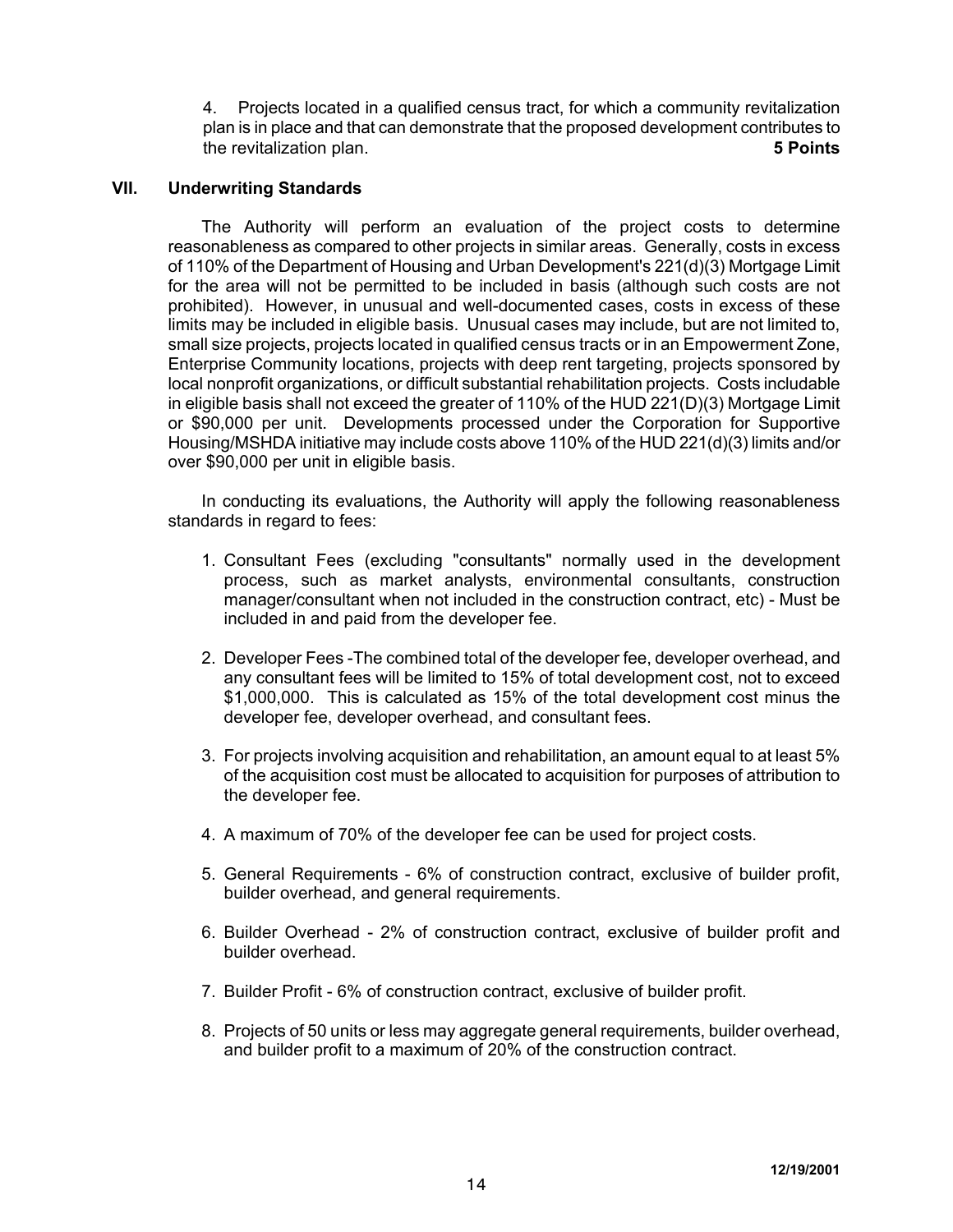9. Construction manager**/**consultant fee when not included in the construction contract - maximum of \$50,000.

Underwriting standards apply to total development costs, and excess fees will be deducted from total development costs when performing the gap calculation.

- 10. For projects involving rehabilitation, the hard construction costs for the rehabilitation of the buildings must not be less than \$5,000 per unit.
- 11. Rent increases will be limited to no more than 5% per year for the first three years.
- 12. Identity of Interest If an identity of interest exists between the sponsor and the general contractor, incentive fees may only be paid to the extent that they are included in the above mentioned fee limitations. A general contractor may act as a subcontractor and may be entitled to additional overhead and profit otherwise payable to an independent subcontractor. However, the general contractor's overhead, profit, and general requirements that may be included as allowable project costs are limited to the percentages noted above.

In determining the feasibility of a project over the compliance period, the Authority has established minimum and maximum standards for operating expenses, vacancy rates, increases in operating costs and expenses, project income, debt service coverage ratio, operating reserves, and replacement reserves.

#### **VIII. First Evaluation and Award of Reservations**

Project applications which include all required information and documentation in a form and manner acceptable to the Authority, and receive a score of at least 50 points will be eligible to be evaluated for receipt of a Reservation of tax credit. Prior to this evaluation, the preferences set forth at Section 42(m)(1)(B)(iii), namely projects serving the lowest income tenants, and projects obligated to serve qualified tenants for the longest periods will be considered. Project applications will then be evaluated and the highest priority for Reservation of tax credit will be given to those projects as to which the highest percentage of the housing credit dollar amount is to be used for project costs other than the cost of intermediaries, unless granting such a priority would impede the development of projects in hard-to-develop areas.

Projects receiving the same score will be ranked according to the following criteria: 1) if the entire amount in the non-profit set-aside has not been awarded, a project that meets the non-profit criteria; 2) a project receiving readiness to proceed points; 3) a project serving the largest percentage of tenants with incomes at or below 40% of the statewide median income; 4) projects located in a qualified census tract, for which a community revitalization plan is in place and that can demonstrate that the proposed development contributes to the revitalization plan; 5) a project's needs score; and 6) a project which will be located in a distressed area.

The evaluation will consider the project's economic feasibility and financial viability over the credit period and will consider project costs and expenses. If the project is not feasible over the fifteen-year credit period, the project will be rejected. An equity gap calculation will also be performed to ensure that only the amount of credit necessary to make the project feasible will be awarded. The equity gap is determined by subtracting the syndication costs, all permanent financing amounts, and any other applicable amounts from the total development cost (after deductions are made for excess fees). This total is then compared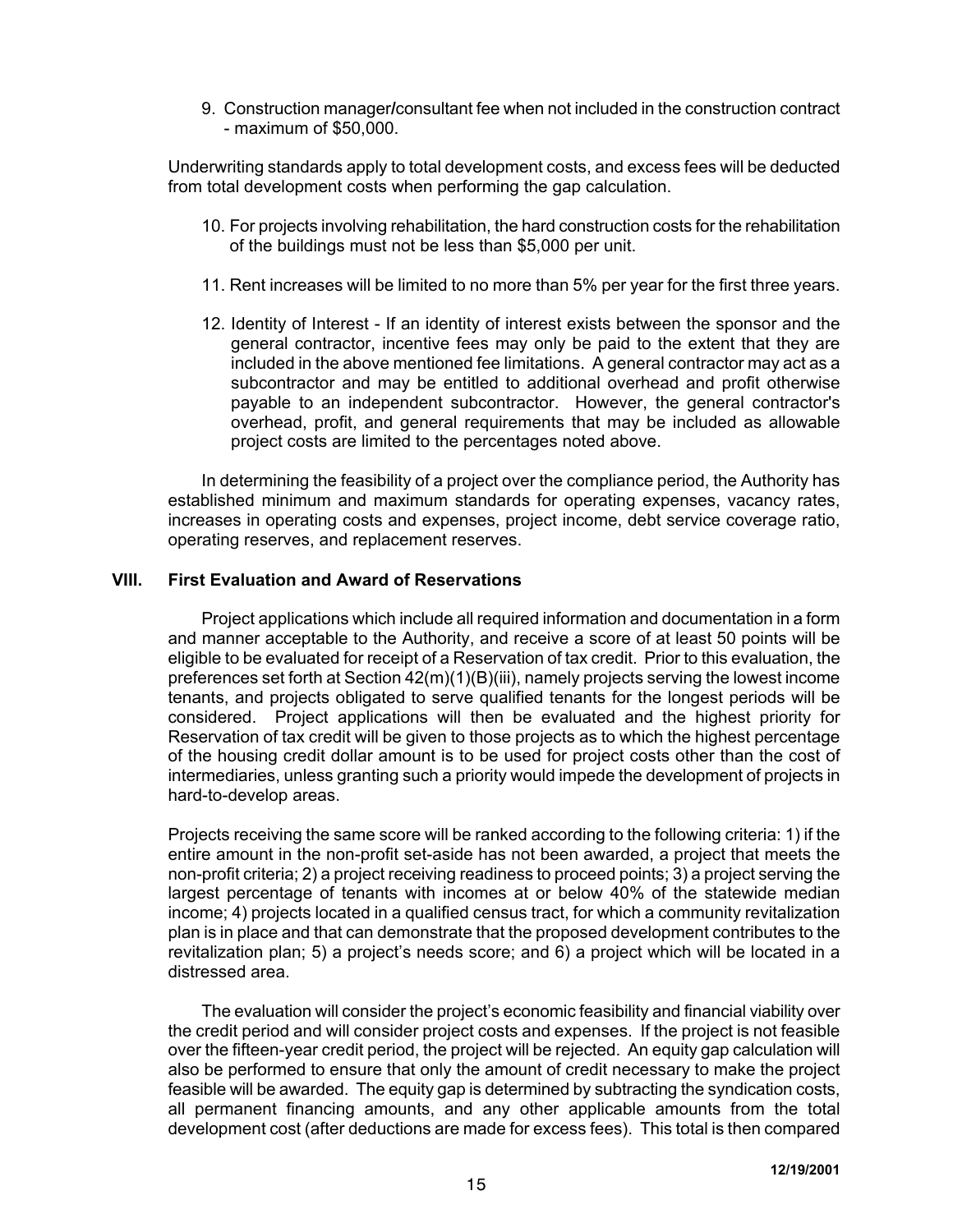to the value of the credit that the project is eligible to receive based on its qualified basis. The amount of credit awarded will be that for which the value is the lesser of the two.

Once the Authority has conducted the evaluation and determined the amount of tax credit to be reserved, it will issue a Reservation on its prescribed form to the applicant.

Reservations issued in the March and July funding rounds shall be valid for 120 days from the date of issuance by the Authority, at which time all documentation required for a Commitment will be submitted to the Authority.

The Authority, at the time it issues the Reservation, shall notify the chief executive officer of the locality in which the project is to be located of the proposal, and shall give reasonable opportunity for comment by that chief executive officer.

Reservations, Commitments, and/or Carryover Allocations are non-transferable either to another entity or within the same entity where there is a change in control or general partner interests, except with the express written consent of the Authority, it being the explicit intention of this plan to prevent one party from obtaining such a Reservation, Commitment, and/or Carryover Allocation in order to sell or "broker" its interest in the proposal (except for syndication purposes). Because all representations made with respect to the sponsor, its experience and previous participation are material to the evaluation made by the Authority, it is not expected that the Authority's consent will be granted for such transfers unless a new application is submitted and scores no less than the original application.

#### **IX. Evaluation of Developments Subject to Subsidy Layering**

The Authority, as Michigan's sole housing credit agency for administration of the low income housing tax credit, and the Department Of Housing And Urban Development (HUD), have entered into a Memorandum Of Understanding which outlines the Authority's Section 911 subsidy layering review of projects receiving tax credit and "assistance" from HUD'S Office of Housing. Until such time as guidelines are published and the Authority accepts such delegation, the Authority will not be performing subsidy layering reviews for projects receiving assistance under HUD'S Offices of Public and Indian Housing and Office of Special Needs Assistance Programs.

In connection with the subsidy layering evaluations performed by the Authority as the housing credit agency, the following standards will be applied:

- 1. Builder's Profit (All percentages relate to the construction contract amount, excluding overhead and profit) The Authority may evaluate using up to 6% builder's profit, 2% builder's overhead, and 6% general requirements.
- 2. Projects of 50 units or less may aggregate general requirements, builder overhead, and builder profit to a maximum of 20% of the construction contract.
- 3. Sponsor Profit/Developer Fee (Percentages relate to the total development cost as defined by the Authority) The Authority may evaluate using 15% of the project's total development costs, provided, however, that the total developer fee shall not exceed \$1,000,000.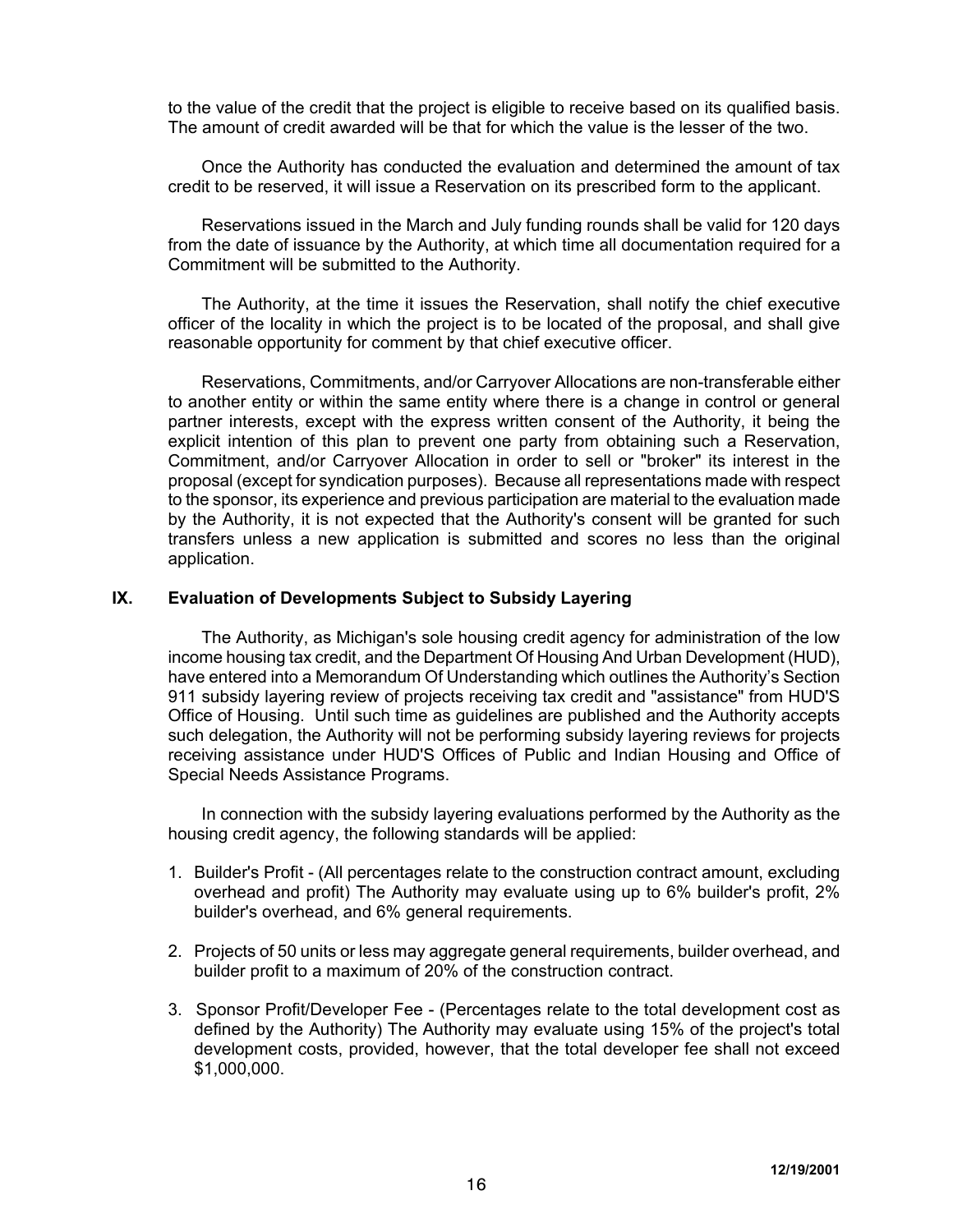- 4. Syndication Expenses The total expenses, excluding bridge loan costs, incurred by the sponsor in obtaining cash from the sale of project interest to investors through public offerings will generally be evaluated as not exceeding 15% of gross syndication proceeds but may, in the event that the Authority determines special market or risk factors to be involved, be evaluated up to 24% of gross syndication proceeds. Similarly, the Authority will generally evaluate private offering expenses at 10% of gross syndication proceeds, excluding bridge loan costs, but may use a figure of up to 15%.
- 5. The Authority will, in its evaluation, apply an applicable market rate, expressed in cents netted per dollar of credit as of the project's placed in service date, in calculating maximum low income housing tax credit, and valuing all payments, whether by installment or in one lump sum. This applicable market rate will be based upon factors including the project's market value, comparable, contemporary syndications, and the Authority's judgment regarding market trends. Where a higher than usual ownership percentage is retained, the following will apply: if an owner retains between a 5-50% interest, an additional \$.10 will be added to the applicable market rate, and if ownership of over 50% is retained, an additional \$.20 will be added to the market rate used for the evaluation.

With regard to these standards, the Authority may choose to evaluate using less than the standards set forth herein.

# **X. Second Evaluation and Commitment**

Prior to the expiration of the Reservation, the sponsor must submit to the Authority acceptable evidence of the following:

- 1) Firm commitment and certification, dated within 30 days of application submission, of all federal, state, and local subsidies which will apply to the project.
- 2) Firm commitment(s) for construction and permanent financing, dated within 30 days of application submission, (for RHS projects, the 1944-51 or a letter signed by an official of RHS which commits funds to the project; for conventional construction and permanent financing, letters of commitment from the lender which are accepted by the sponsor, or signed mortgage documents; for Authority financing, a copy of the Mortgage Loan Feasibility Resolution).
- 3) Necessary local approvals, including zoning (for rehabilitation projects a letter from the municipality must be submitted, stating that the zoning is compatible with the proposed use of the buildings), the project specific tax abatement ordinance or an area-wide tax abatement ordinance with a qualifying resolution which meet Authority requirements (for projects located in the City of Detroit, the project specific tax abatement resolution, or the Detroit tax abatement ordinance and a letter from the City of Detroit stating that the project is eligible for tax abatement), and final site plan approval. (For rehabilitation projects, a letter from the municipality indicating that the relevant board or commission of the municipality has reviewed the proposal, including the level of rehabilitation work to be completed, the site, and that no further plan approvals are necessary.)
- 4) Letter of intent from the equity provider indicating that review of the project has begun, and stating the amount of equity to be paid, the timing of such payments, the amount of credit expected by the investor, and which is accepted by the sponsor.
- 5) Certification from the equity provider that it has received a letter of intent that has been accepted by the sponsor.
- 6) Project schedule (updated).
- 7) Pro-forma financial information (updated).
- 8) Sources and uses Statement (updated).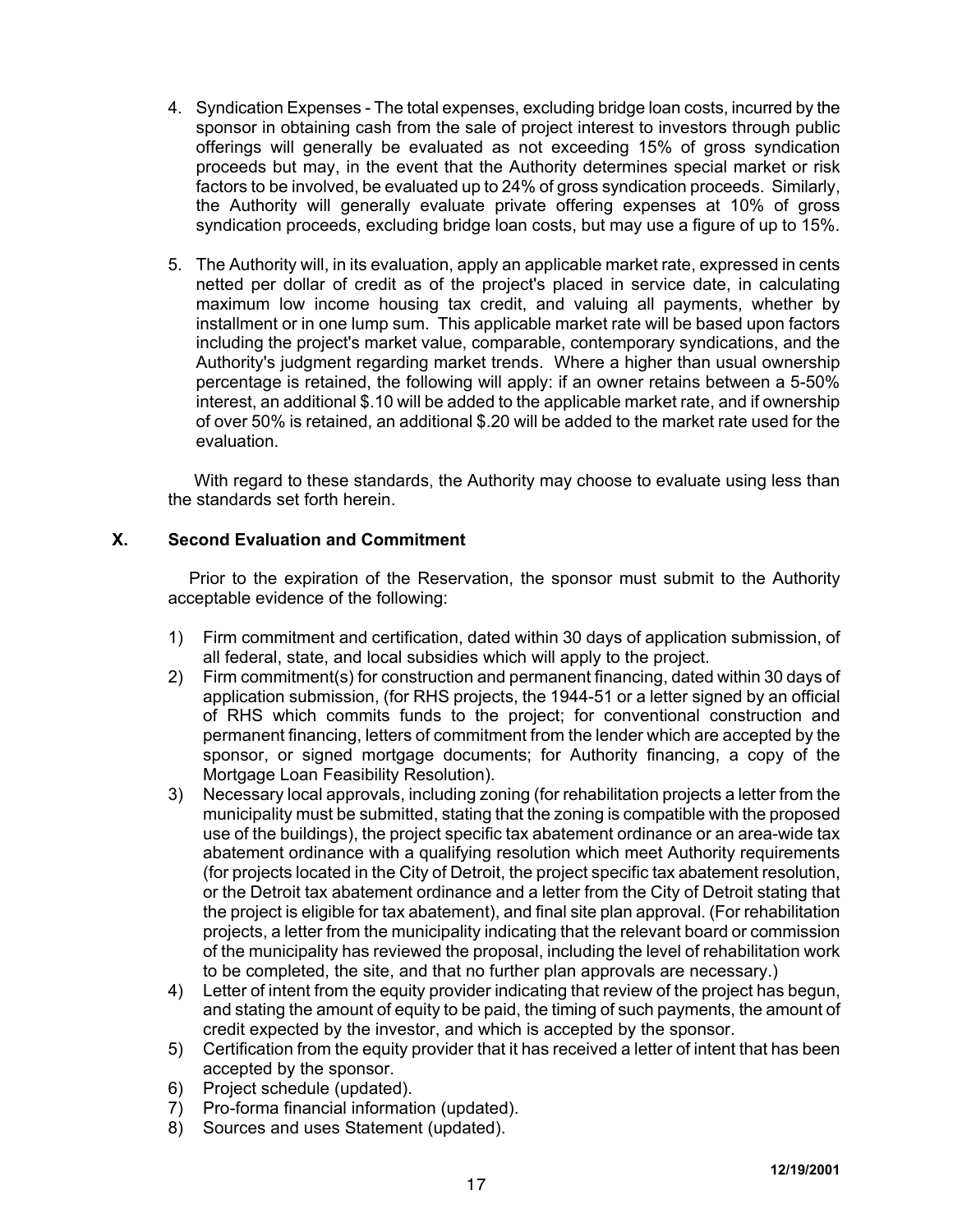- 9) Formation of ownership entity (Documentation received by the Corporation and Land Development Bureau, where applicable).
- 10) A capital needs assessment for rehabilitation projects.
- 11) An appraisal for all acquisition/rehabilitation projects; and an appraisal of the land for all new construction projects where there is an identity of interest between the seller and purchaser. All appraisals must be less than one year old.

Upon receipt of this information, the Authority will review submitted documentation and, if deemed acceptable, will issue a Commitment document.

If changes to the Low Income Housing Tax Credit Program as enacted by Congress in any given calendar year so dictate, Reservations and/or Commitments of such authority may be subject to different expiry dates depending on the nature of any changes in the federal program.

# **XI. Carryover Allocations**

A Carryover Allocation will be issued to projects at the time of reservation. Projects that receive an allocation of credit prior to July 1, must provide evidence, acceptable to the Authority and in accordance with any applicable federal regulations, from a Certified Public Accountant no later than December 1 that more than 10% of the project's reasonably anticipated basis has been incurred in the year in which the Carryover Allocation is issued. Projects receiving a carryover allocation on or after July 1 will be given six months from the date of the allocation to incur more than 10% of the project's reasonably anticipated basis and to provide documentation of such to the authority. A second financial evaluation of the project based on updated information will be conducted at the time this certification is submitted.

In the event that a Commitment has not been issued prior to issuance of a Carryover Allocation, all requirements for the Commitment must be fulfilled within 120 days of the issuance of the Reservation or the Carryover Allocation shall become null and void. In the event that "Readiness to Proceed" points have been awarded to the project prior to issuance of a Carryover Allocation, all requirements must be met within 120 days of the issuance of the Reservation or the Carryover Allocation shall become null and void.

## **XII. Project Reconfiguration and Exchange of Credit**

Project evaluations are performed on the information that is provided in the initial application for reservation. This information is material to the determination of project score, the amount of credit reserved, and the feasibility of the project during the compliance period. Any changes to a project that require a re-scoring or re-evaluation of the application will not be allowed from time of initial application to placed-in-service.

In certain unusual circumstances, delays may occur which will prevent the project from being placed in service at the end of the second calendar year from the date of the carryover allocation. The Authority may allow the credit to be returned and may issue a carryover allocation in the year in which the credit is returned without the necessity of competing for funding provided certain conditions, including an assessment of facts by the Authority, and the filing of a lawsuit by the applicant, are met.

At no time will any project be allowed more than three calendar years from the date of initial application to project completion unless approved by the Authority.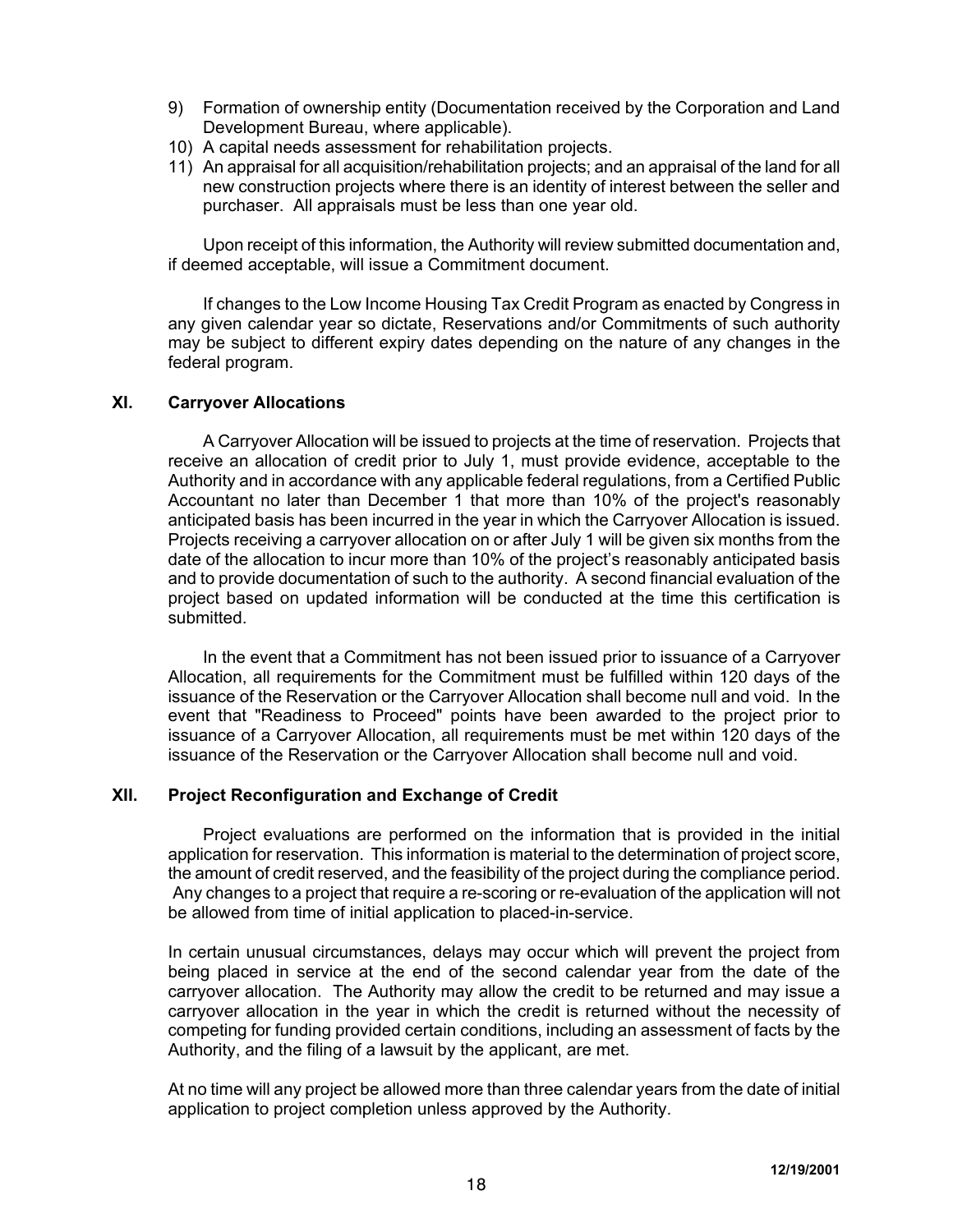#### **XIII. Fees**

All applications must be accompanied by cash or a check in an amount equal to \$100 plus \$5 for each proposed low income unit. Sponsors that submit more than 3 applications in a funding round must pay an amount equal to \$250 plus \$10 for each low income unit. This fee is non-refundable and must be paid in each funding round in which a project is seeking to be scored and/or evaluated. The only exception to this is that no additional fee will be charged for applications reconsidered in the second funding round for which no changes or no supplemental information is submitted.

The Authority will charge a fee equal to 4% of the annual tax credit dollar amount awarded to a project. A sum equal to 2% of the annual tax credit dollar amount shall be submitted to the Authority at the time of Reservation. Should a project which has received a Reservation return that Reservation to the Authority within 90 days of its receipt, 50% of the fee already paid shall be refundable; however, after 90 days, 0% shall be refundable. The remaining 2% shall be paid at Commitment. Projects in which the sole general partner is a nonprofit entity or a wholly owned for-profit subsidiary of a nonprofit entity may defer all but the initial application fee, until such time as closing on the equity contribution occurs.

All projects requesting an increase in credit of 5% or less, must submit a fee equal to 5% of the entire annual credit amount at the time of submission of the request.

Compliance monitoring fees will be charged for the credit period as follows:

All units for which an allocation of credit was not made by December 31, 2000 must pay the sum of \$300 per low income unit, which amount will cover the entire monitoring period and is payable prior to issuance of Form 8609. All units that received an allocation of credit prior to January 1, 1993, and all projects financed by the Authority that received an allocation of credit before January 1, 1997, may elect to submit a sum equal to \$15 per low income unit on an annual basis for the remainder of the compliance period, or may opt to make one payment similar to that described above. All projects, with the exception of projects financed by Rural Development, that received an allocation of credit prior to January 1, 2001 must pay an additional inspection fee of \$30 for each unit to be inspected once every three years. Projects financed by Rural Development must pay an additional fee of \$20 per each unit to be inspected once every three years. This fee shall be paid at the time of submission of the annual owner certifications. Failure to submit any compliance or inspection fee will be considered non-compliance.

# **XIV. Tax-Exempt Financed Projects Not Subject to State Volume Cap**

In accordance with Section 42(m)(2)(D) of the Internal Revenue Code of 1986, as amended, projects which do not receive an allocation from the State's credit ceiling because they qualify under Section 42(h)(4) by virtue of being financed with tax-exempt obligations issued after December 31, 1989, must satisfy the requirements for allocation of a housing credit dollar amount under this Plan, and shall be subject to the evaluations required herein, but shall not be subject to the funding rounds.

Authority projects financed with tax-exempt obligations shall be subject to the fees enumerated in Section XII above.